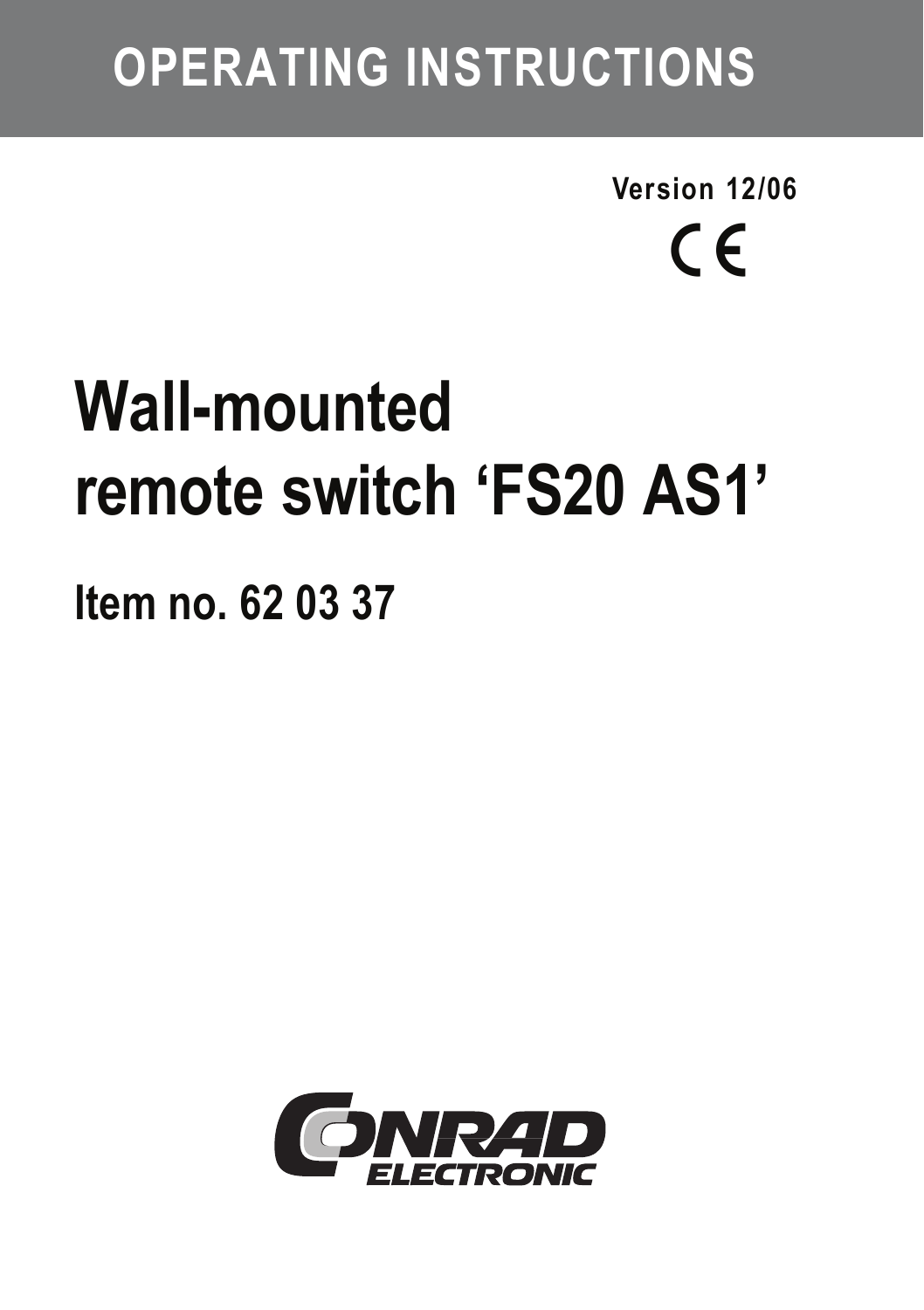

### Page

| 1.               |                                                                 |  |  |  |  |
|------------------|-----------------------------------------------------------------|--|--|--|--|
| 2.               |                                                                 |  |  |  |  |
| 3.               |                                                                 |  |  |  |  |
| 4.               |                                                                 |  |  |  |  |
| 5.               |                                                                 |  |  |  |  |
| 6.               |                                                                 |  |  |  |  |
| $\overline{7}$ . |                                                                 |  |  |  |  |
| 8.               |                                                                 |  |  |  |  |
| 9.               |                                                                 |  |  |  |  |
|                  |                                                                 |  |  |  |  |
|                  | b).                                                             |  |  |  |  |
|                  |                                                                 |  |  |  |  |
|                  |                                                                 |  |  |  |  |
|                  |                                                                 |  |  |  |  |
|                  | 1.                                                              |  |  |  |  |
|                  |                                                                 |  |  |  |  |
|                  | 3 <sub>1</sub>                                                  |  |  |  |  |
|                  | 4. Activating/deactivating programmed timers  20                |  |  |  |  |
|                  | 11. Integrating the 'FS20 AS1' into the FS20 address system  22 |  |  |  |  |
|                  | a) Assigning further addresses/address types  22                |  |  |  |  |
|                  |                                                                 |  |  |  |  |
|                  |                                                                 |  |  |  |  |
| 13.              |                                                                 |  |  |  |  |
|                  |                                                                 |  |  |  |  |
|                  |                                                                 |  |  |  |  |
| 16.              |                                                                 |  |  |  |  |
|                  |                                                                 |  |  |  |  |
|                  |                                                                 |  |  |  |  |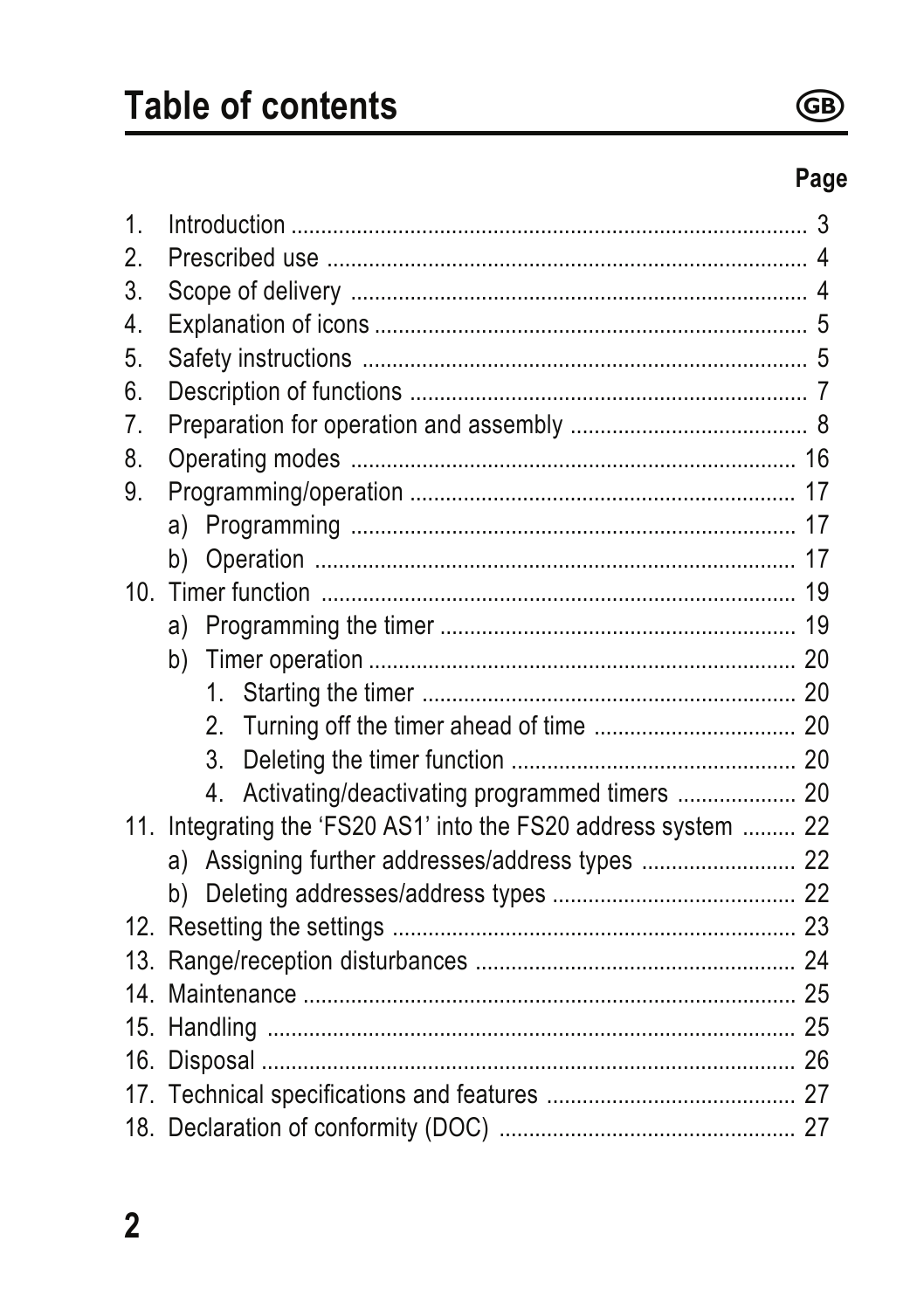## **1. Introduction**

Dear customer,

Thank you for purchasing this product.

**This product meets the requirements of both current national and European guidelines.**

In order to ensure continued fulfilment of legal requirements and safe operation of this product, we kindly ask you to carefully follow the instructions in this user manual!

Please read the user manual completely and observe the safety and operation instructions before using the product!

All company and product names contained herein are trademarks of their respective owners. All rights reserved.

**For more inquiries, contact or consult our technical service:**

| Germany: | Tel. no.: | +49 9604 / 40 88 80            |
|----------|-----------|--------------------------------|
|          | Fax. no.: | +49 9604 / 40 88 48            |
|          | e-mail:   | tkb@conrad.de                  |
|          |           | Mon. to Thur. 8.00am to 4.30pm |
|          |           | Fri. 8.00am to 2.00pm          |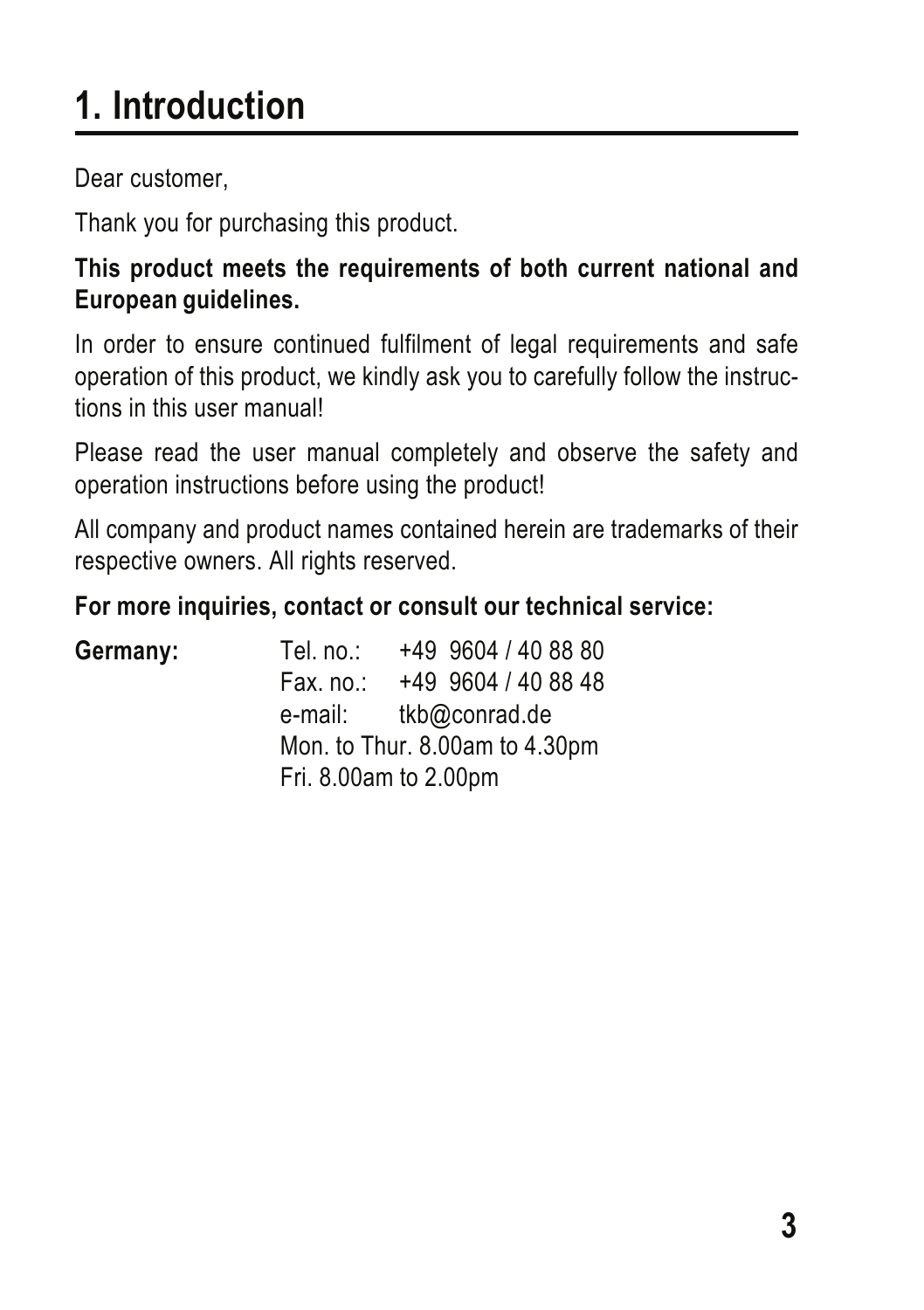## **2. Prescribed use**

The wall-mounted remote switch 'FS20 AS1' is for remote switching of stationary consumers with a power consumption of up to 3680VA connected to a AC voltage with 230V~/50Hz in conditions described by the technical specifications and safety instructions.

The installation instructions must be followed exactly when using the potential-free switching contact separate from the power supply.

The device can be operated directly or with a wireless remote control of the FS20 system.

In order to ensure proper functioning, the assembly instructions in this manual must be followed.

The device may not be altered or converted.

The manufacturer does not take any responsibility for incorrect use. All guarantees will be invalidated in any such cases.



Any other use may damage the product, and there are also other dangers.

Read these operating instructions thoroughly and carefully, as they contain a great deal of important information for the operation and handling.

Please take special note of the safety instructions for dealing with voltage-carrying parts!

## **3. Scope of delivery**

- Wall-mounted remote switch 'FS20 AS1'
- User manual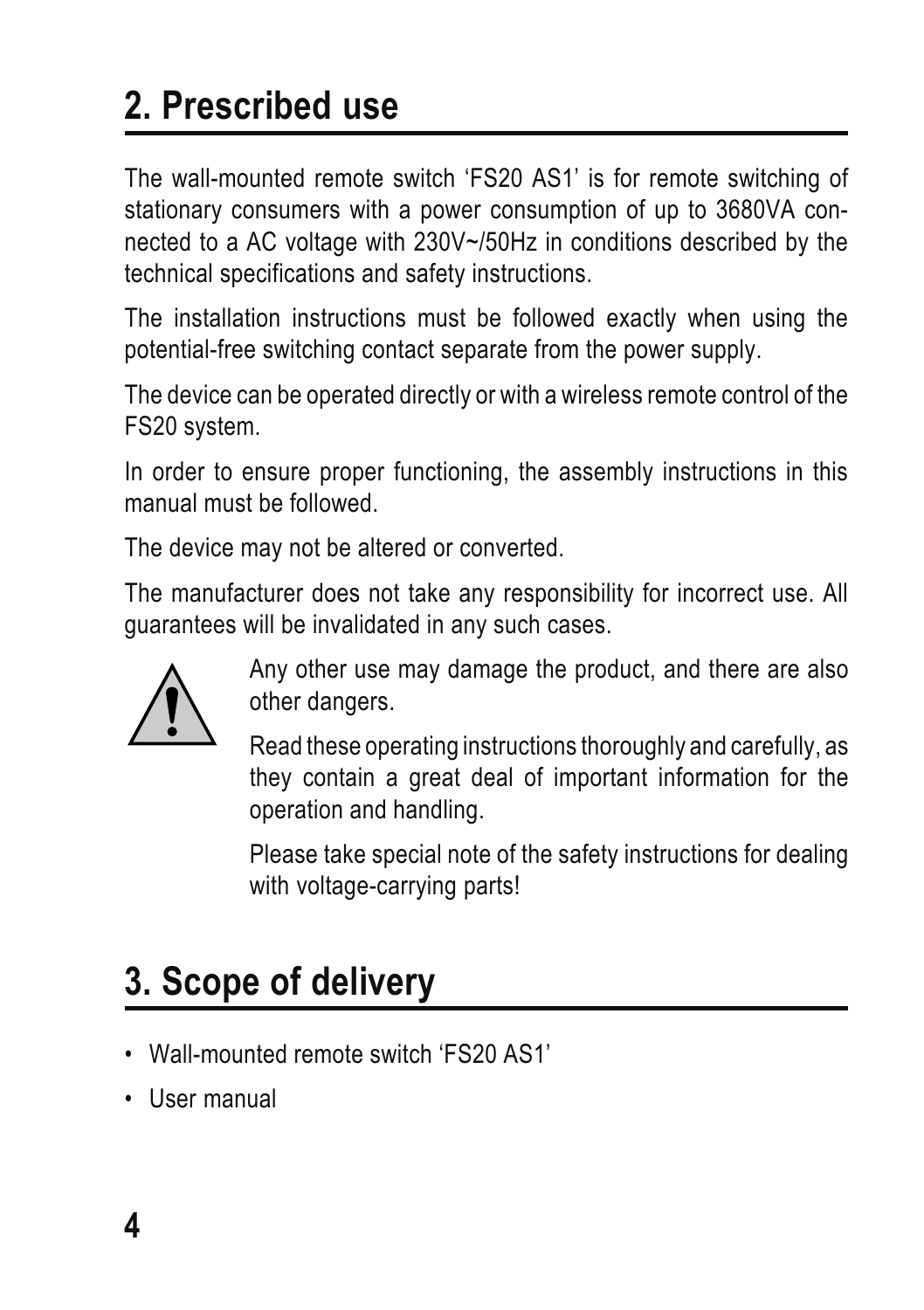## **4. Explanation of icons**



The icon with a lightning flash in a triangle is used to alert you to potential personal injury hazards such as electric shock.



The icon with an exclamation mark in a triangle points to important instructions in this user manual that must be observed.



 The 'hand' symbol indicates special tips and information on operation.

## **5. Safety instructions**



**The product's guarantee becomes invalid if the product is damaged as a result of failure to observe these operating instructions. We do not assume any liability for any resulting damages!**

**Nor do we assume liability for damage to property or personal injury caused by improper use or failure to observe the safety instructions. In such cases the product's guarantee becomes invalid!**

- For safety and licensing (CE) reasons any unauthorised conversion, disassembly and/or modification of the product is not permitted.
- The product is not a toy and should be kept out of the reach of children.
- In order for the device to be connected to the supply voltage and the consumer load work needs to be carried out on live voltage-carrying parts. Completely disconnect the device from the power supply before removing the control panel cover and ensure that the supply voltage cannot be turned on again by a third-party during the course of the work.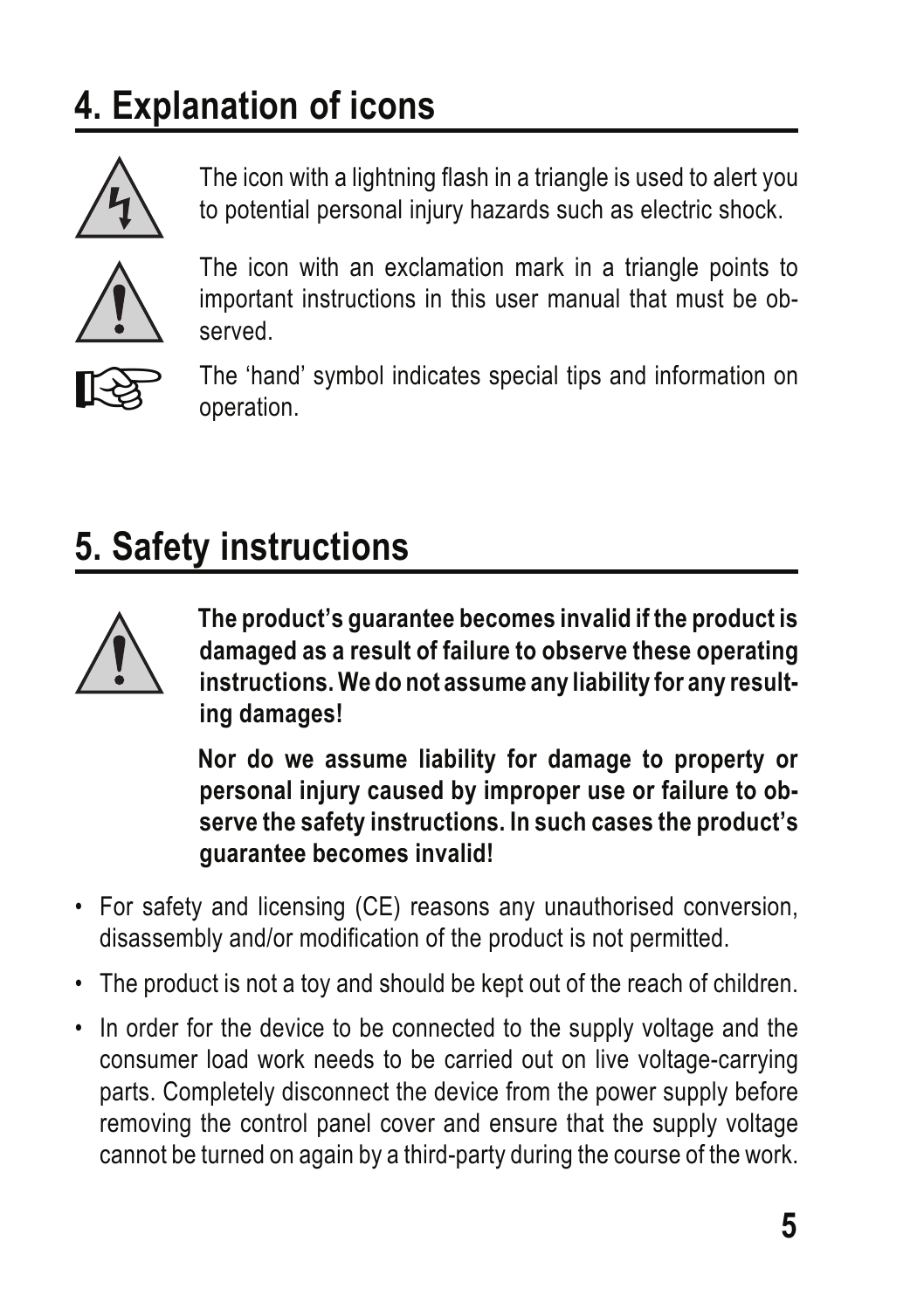- Make sure to always put back the control panel cover and screw it down tightly before turning the supply voltage back on.
- Only people who are appropriately trained are permitted to carry out work on voltage-carrying parts. If you are not appropriately trained, please consult a qualified electrician who is authorised to carry out such work.
- Make sure you only load the product up to the capacity indicated. An overload may lead to the destruction of the device, a fire or an electrical accident.
- Do not use inadequate power cords. These should be sized according to the load to be connected.
- Aside from installation inside, the device can be installed outside, in damp rooms and areas with high levels of dust as long as the assembly and operating instructions are followed. The product then has the protection class IP 65 (protection against contact and protection against penetration of dust and hose water).
- Only rigid installation cables that are designed for fixed installations may be connected to the device. The device must be securely attached within a fixed installation.
- Do not leave packaging material lying around. This may become a dangerous plaything in the hands of children.
- The accident-prevention regulations, established by the Employer's Liability Insurance Association for electrical equipment and facilities, must be adhered to in commercial facilities.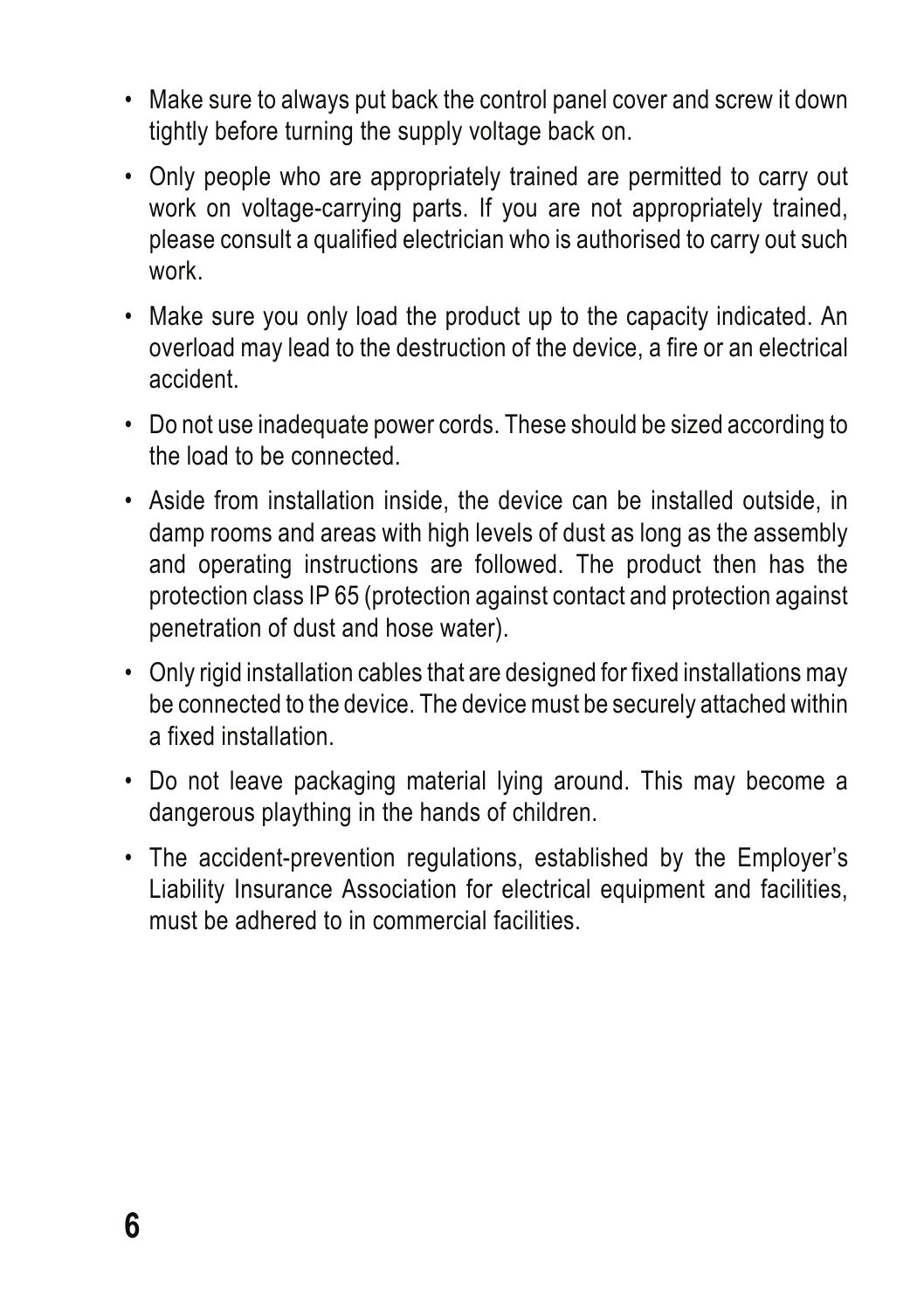## **6. Description of functions**

The programmable wall-mounted remote switch 'FS20 AS1' is a part of the 868 MHz wireless remote switching system FS20 and enables remote controlled switching of loads up to 3680VA (230V~/16A, potential-free switching contact) over a distance of up to 100 m (free-field range).

It is designed especially for remote switching of stationary objects such as garage doors, door openers, pumps, lamps, etc.

The potential-free switching contacts allow the device to also control switching inputs, 12 V lighting systems, etc.

The 'FS20 AS1' can easily be integrated into a stationary wiring system.

The remote switch can be operated directly as well as from a distance of up to 100 m using the FS20 system's remote control and other remote switch transmitters.

In addition to normal switching (on/off), a switch-off timer is available that can be activated and set between 1 second and 4.5 hours. This timer automatically switches off a turned-on consumer load after the programmed time has run down.

Due to its weatherproof casing with a protection class IP 65, the device can also be used outdoors as long as all necessary measures are taken during assembly.

Due to the 65,536 selectable house codes and 256 possible addresses, a high level of security against accidental switching is ensured.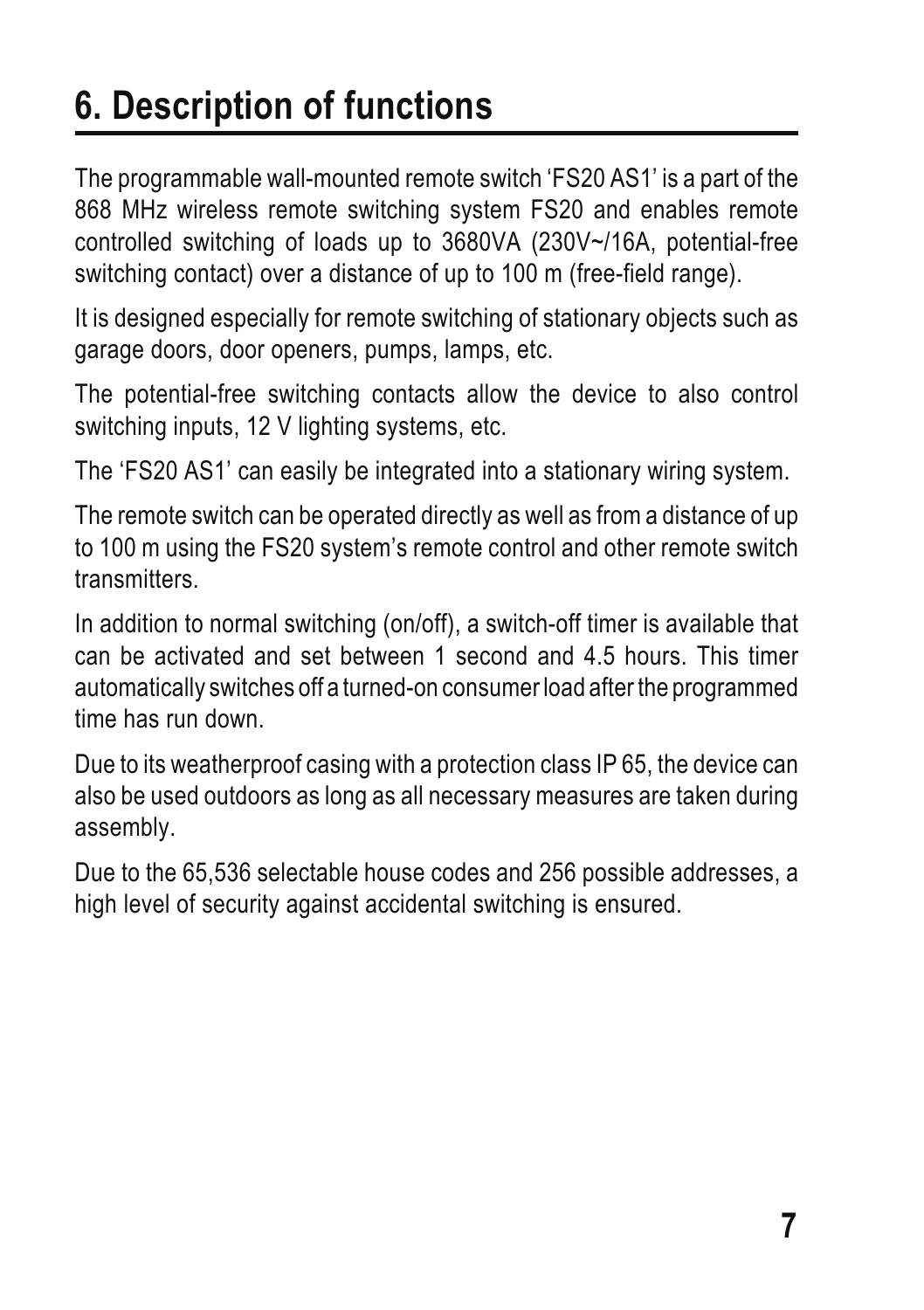## **7. Preparation for operation and assembly**

The installation location is partially dependent on potentially pre-existing stationary power supply wiring and, more importantly, on an adequate reception of the wireless signal.

For more information please read the section 'Range/reception disturbances'.

For this reason you should test that the receiver can receive the switching commands of the remote control at all times before final assembly.

There should be no large metal surfaces near the installation location and no cables should run directly by the receiver module.



**Caution! Before connecting the remote switch to the consumer load to be switched and to the 230V power supply, the fuses of the corresponding electrical circuits must be removed (or the circuit breaker turned off) and it should be tested that there is in fact no voltage in the line with an appropriate voltage tester.**

**The distributor must be secured against unauthorised turning on and a warning sign must be hung up.**

Proceed as follows:

- 1. Open the remote switch by removing the casing cover (4 screws).
- 2. Mount the device above the four mounting holes in the casing corners at the installation location so that the cable openings in the casing lead downwards and the fixed installation wiring can be securely lead into the device.
- 3. Screw the control panel cover off and carefully remove it from the casing.
- 4. On the circuit board there are two screw-terminal blocks. The power cable and the lines to the load will be connected here.
- 5. Prepare the cable ends by stripping them.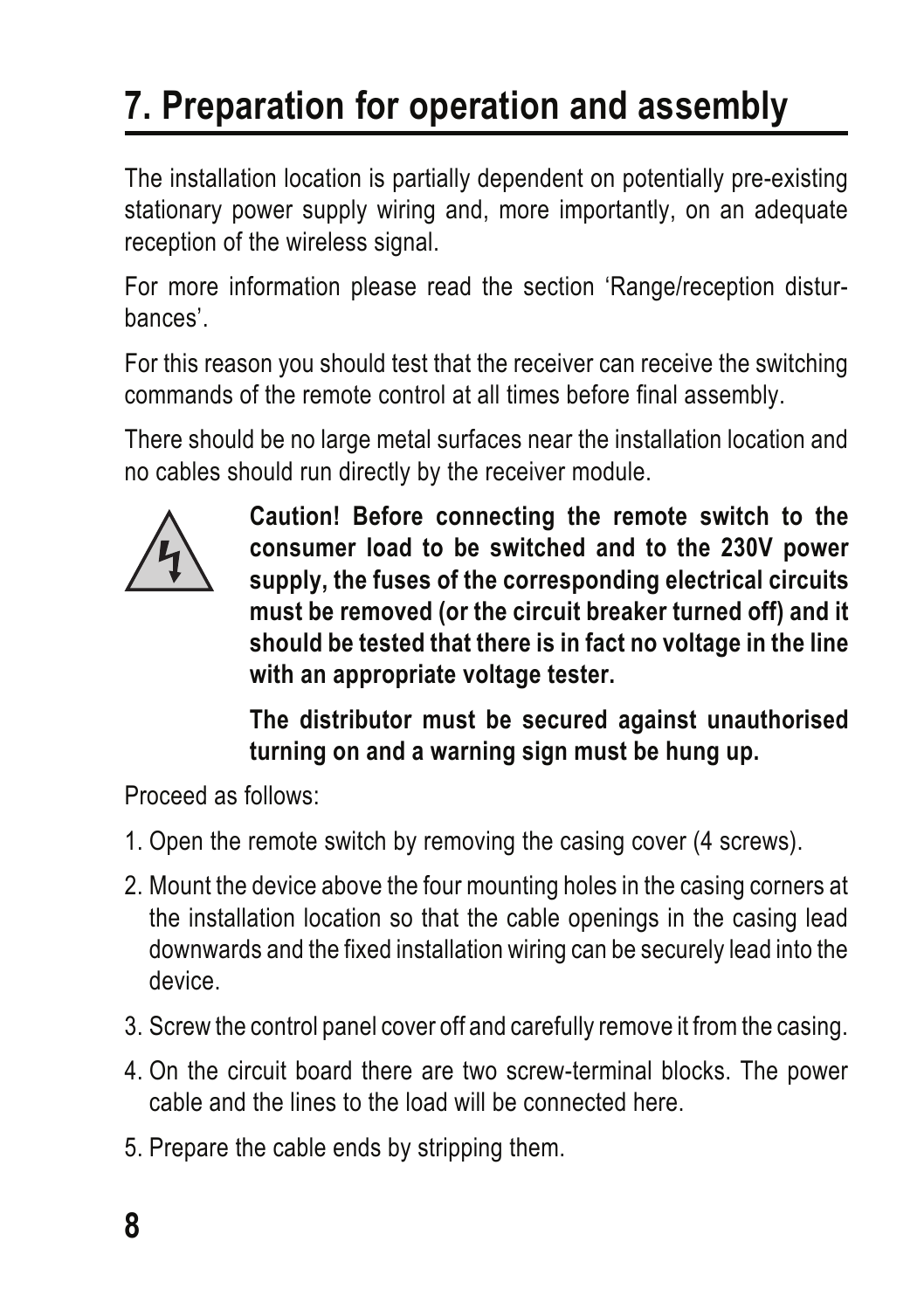- 6. After loosening the fastening nuts slightly, lead the cable ends into the casing through the cable bushings on the underside of the casing.
- 7. First, wire the cables for the load on KL1 and then to the power supply on KL2 according to the desired task.

The potential-free relay contact can be used as a normally closed contact as well as a normally open contact.



 A wiring diagram as well as a number of suggested uses can be found on the next pages.



#### **Caution!**

Please note that the power cables to the remote switch are only for supply power to the remote switch and not for the consumer load! These must be connected using appropriate branches in the stationary electrical wiring.

In the case that voltages independent of the supply voltage, for instance, 12 V from a transformer, or switching inputs, for instance, from a garage door motor, are to be switched, then their wiring must have a safety clearance of at least 8 mm from the supply voltage that is freely lead to the circuit board.

The area in which this wiring may be lead has a hatched marking on the application circuits.

For this reason you must lead the wiring to KL1 straight down from the circuit board and out of the casing. Never deposit extra wiring length in the casing!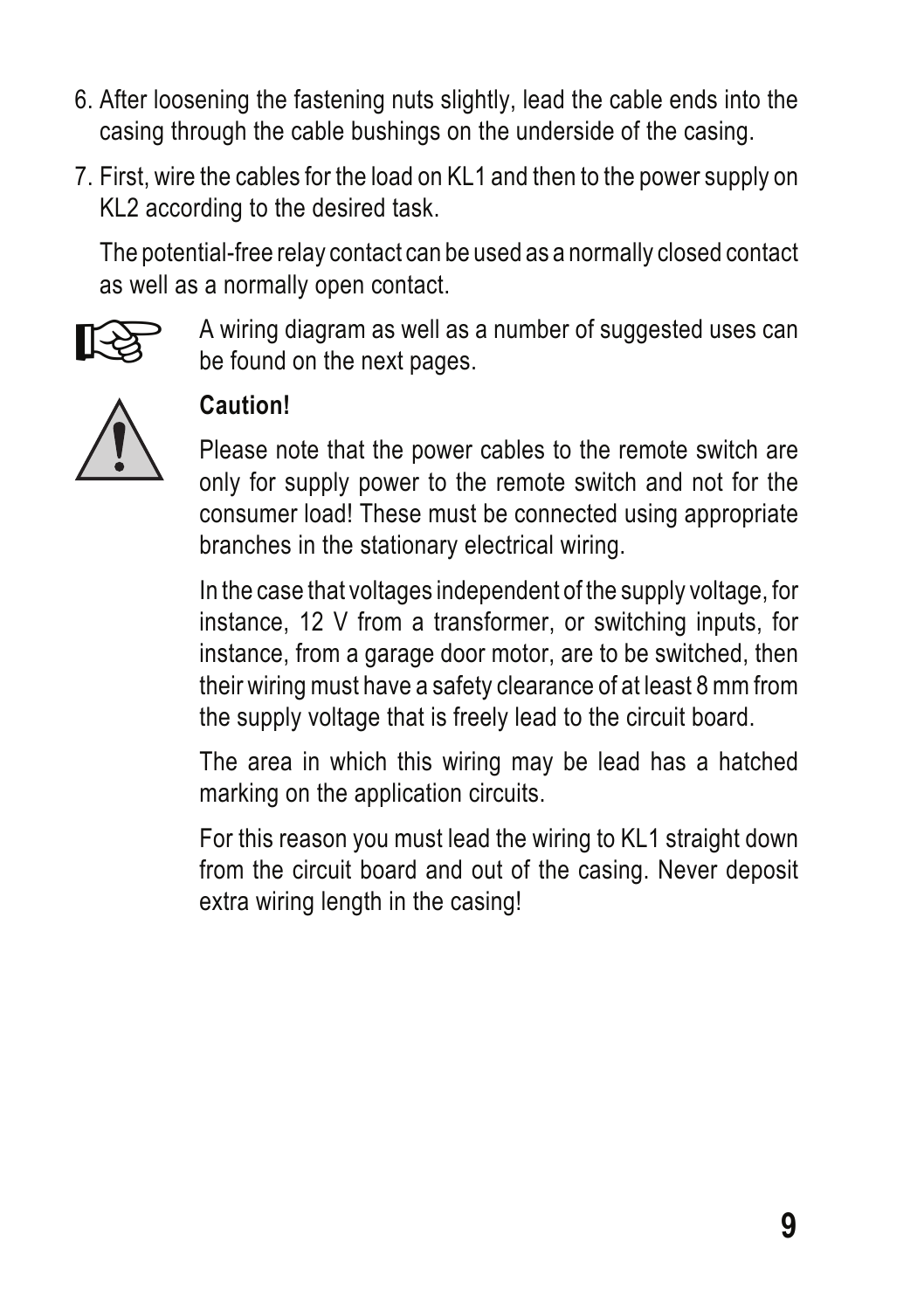

**Warning!**

**The circuit is operated with a capacitor power supply, meaning there is no galvanic separation of the supply voltage!**

**This dangerous voltage is everywhere on the circuit board and components except in the area of the relay contacts (see hatching in the application circuits).**

#### **An electric shock can be fatal!**

- 8. Screw the nuts of the cable bushings tight and then place the control panel cover back in. Be sure that the push button cap comes through the corresponding hole.
- 9. Seal unused cable bushings.
- 10. You can now connect the power cables to the power grid.
- 11. After programming, put the casing cover on and screw it down. Be careful to make sure that the cover's rubber seal sits in its groove properly and does not get pinched when you screw on the cover.

When operated in clean and dry conditions, the cover does not have to be used, allowing the device to be operated with the internal buttons and without the remote control.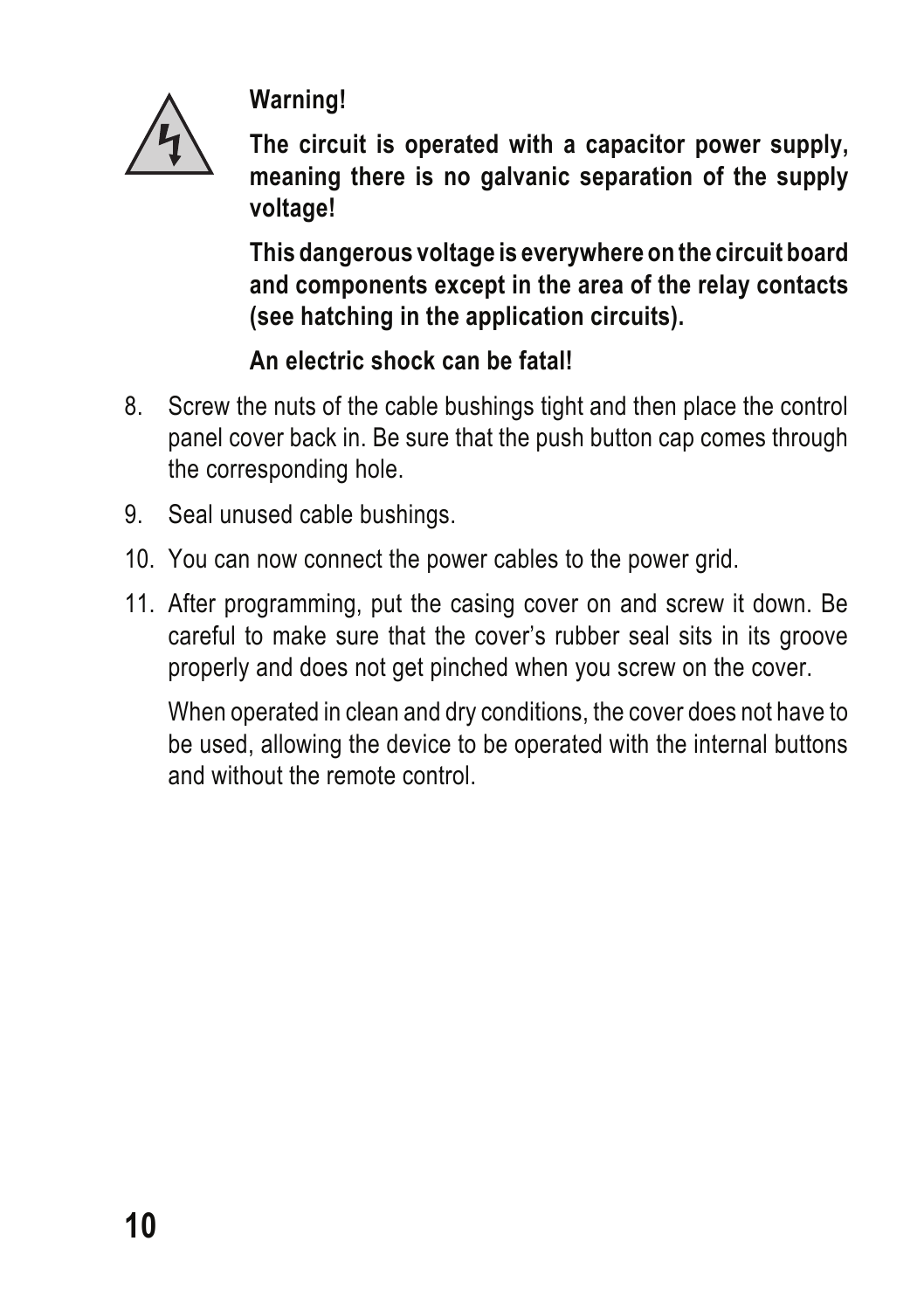**Wiring diagram, location of control panel and indicators**



- 1 Radio receiver
- 2 Connection to the supply voltage (230V~/50Hz)
- 3 Load connection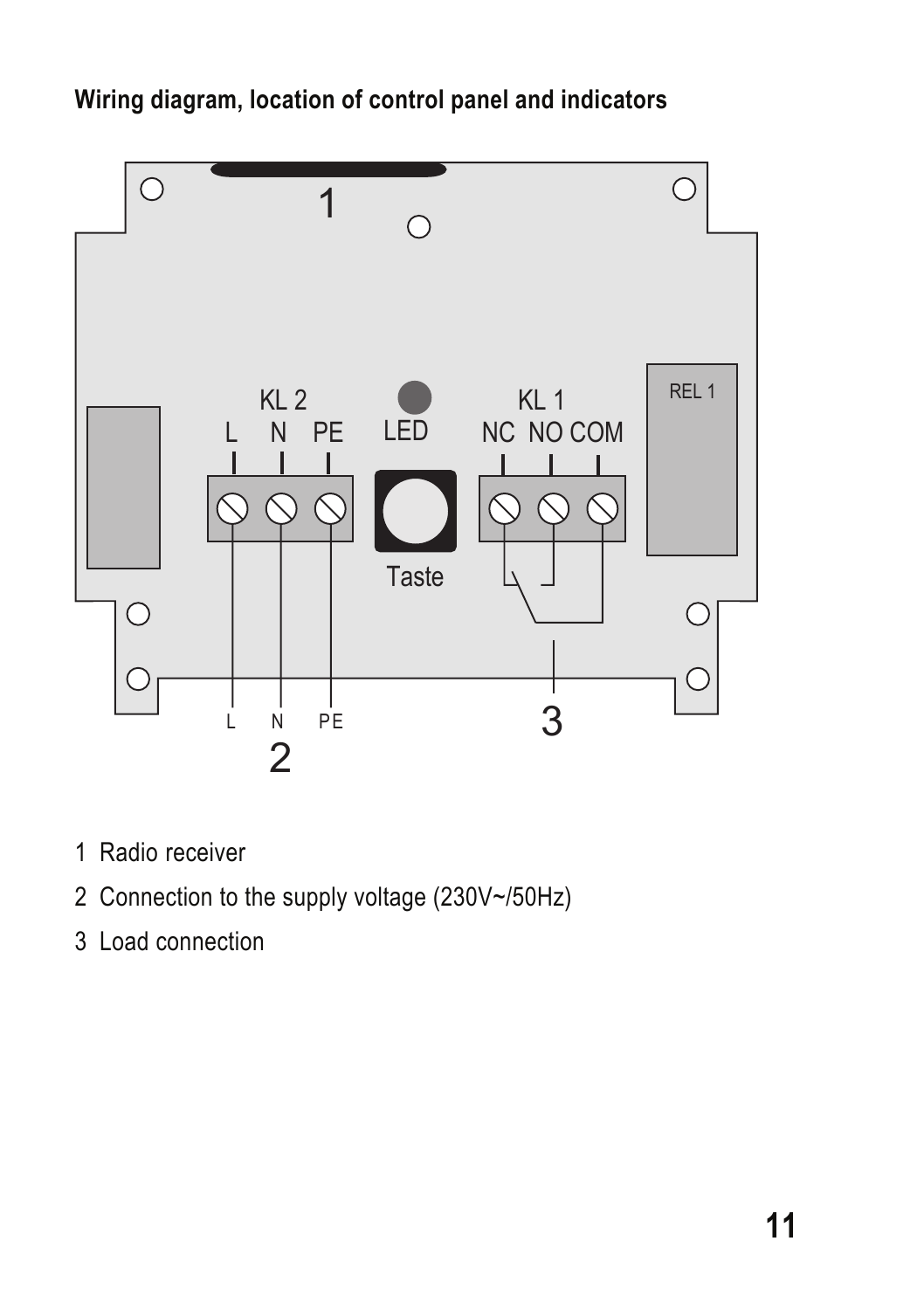**Suggested uses**



**The low-voltage cable may only be laid down in the hatched area! Otherwise, there is risk of a fatal electric shock!**

**a) Switching of a 230V consumer**

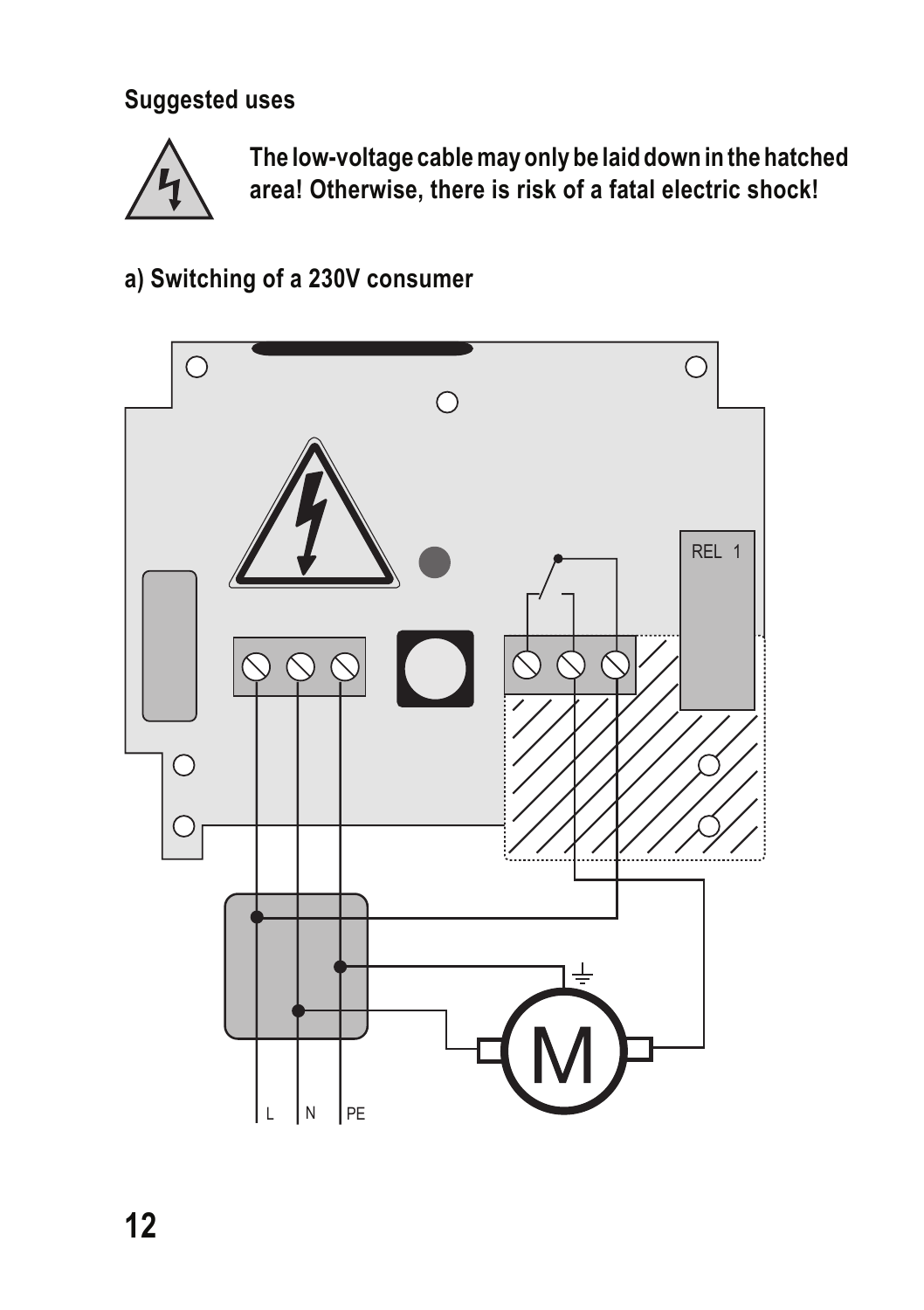#### **b) Switching of a 12V consumer**

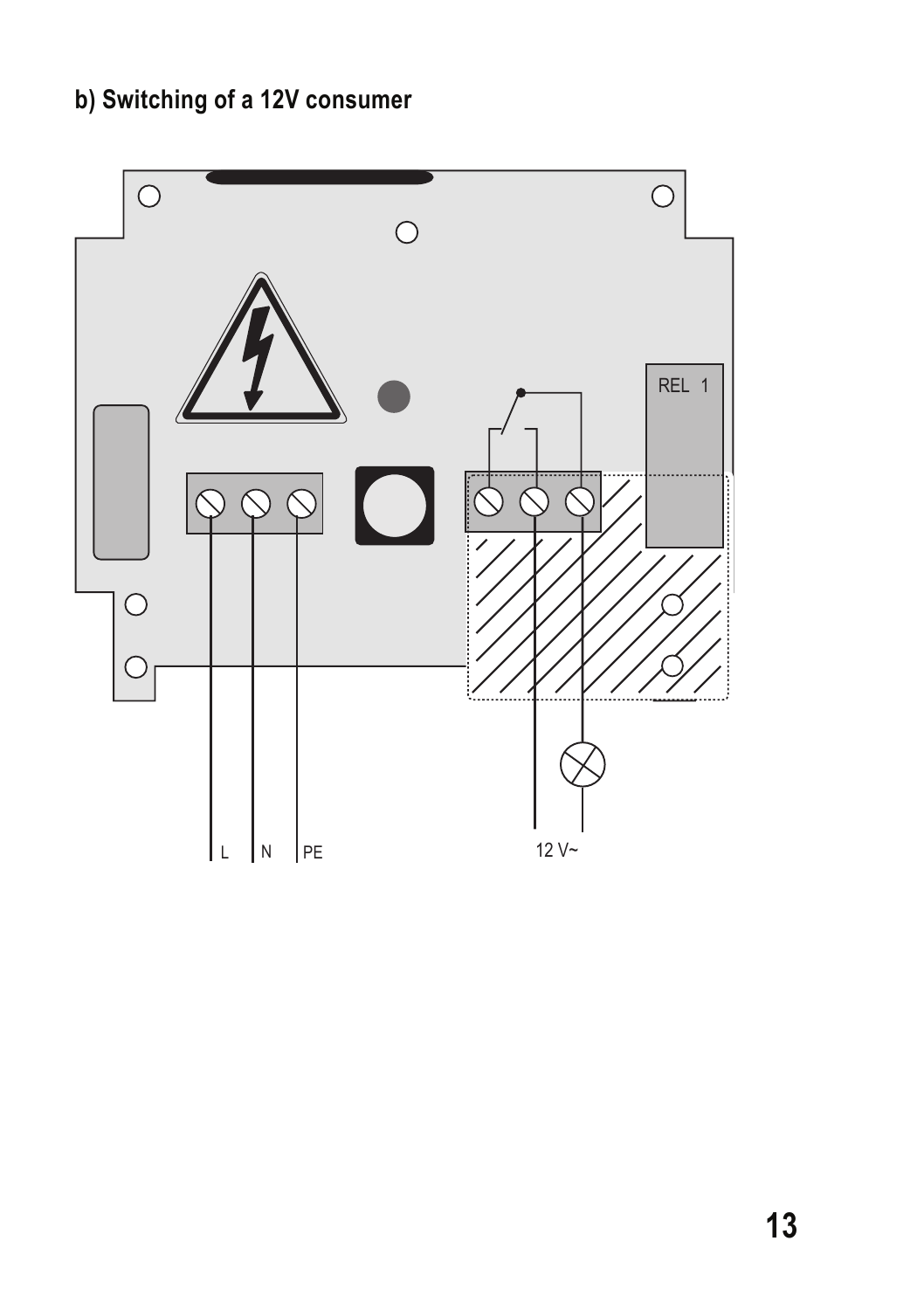**c) Surge relay triggering, 12V switching, program the shut-off timer to 1 second**

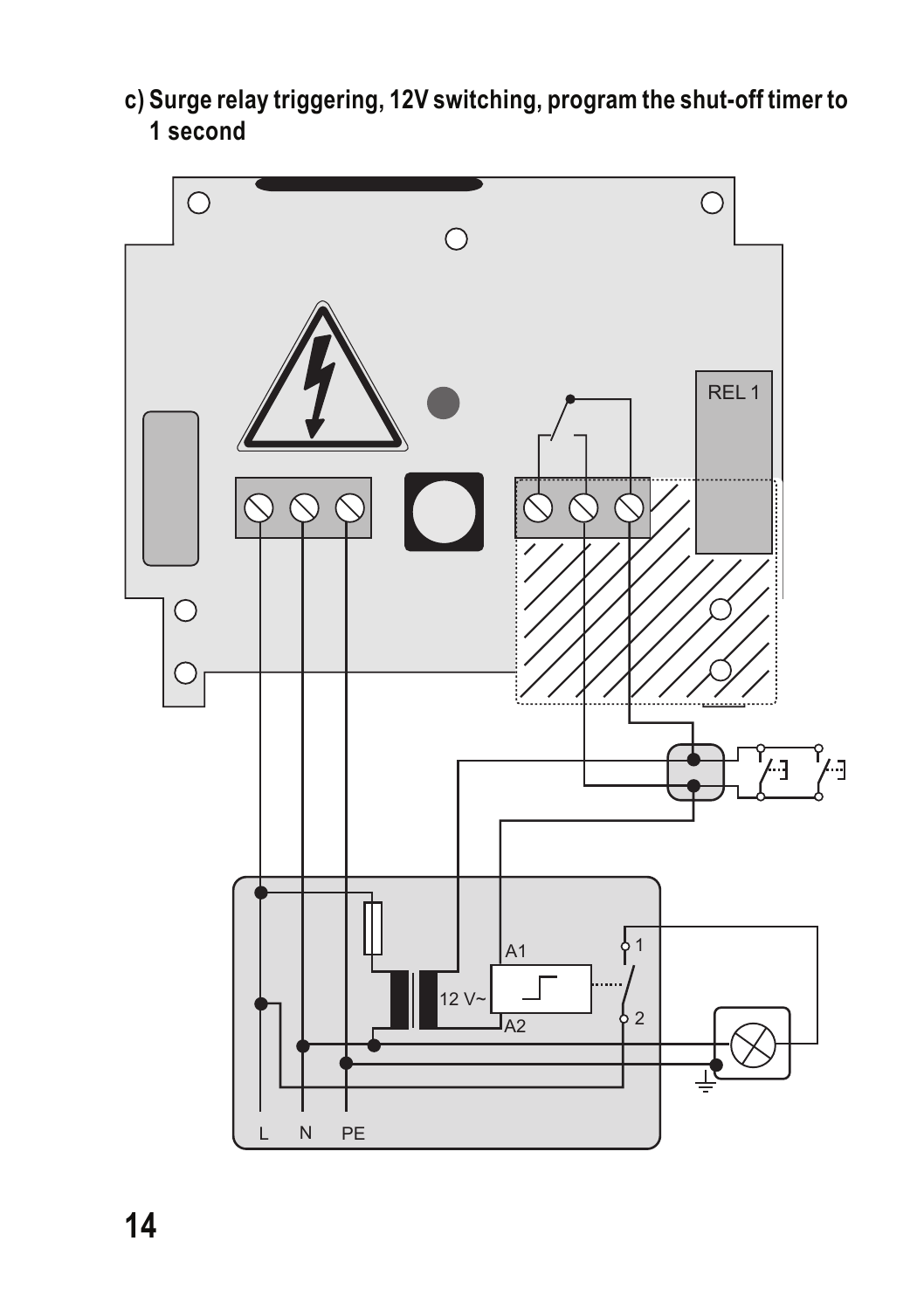**d) Surge relay triggering, 230V switching, program the shut-off timer to 1 second**

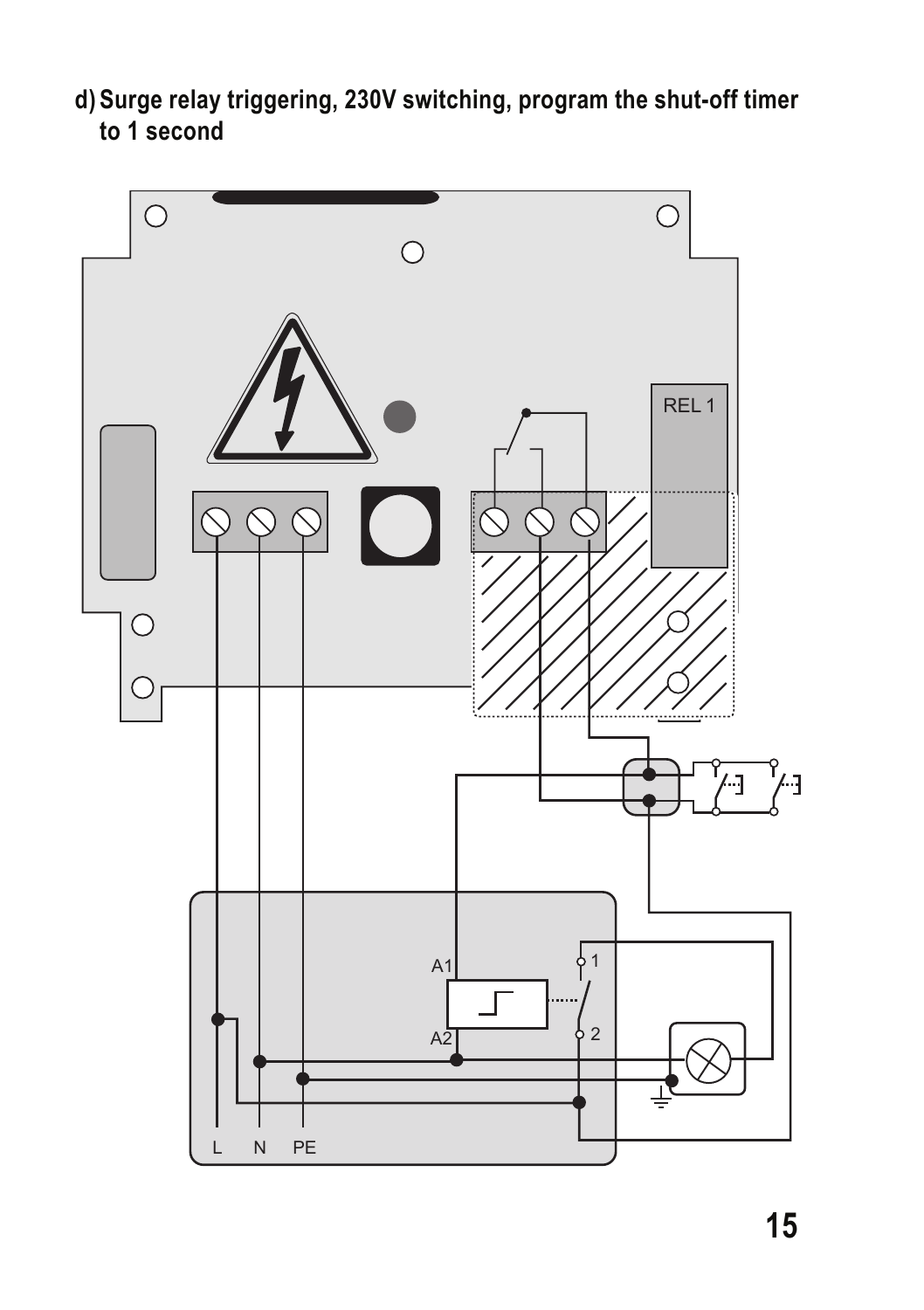## **8. Operating modes**

The device can be operated directly as well as using a remote switch of the FS20 system. The following description assumes operation with an FS20 handheld transmitter (one button each for ON and OFF).

The following operating modes are available:

- **On/off** Manual switching of the relay contacts. The outputs remain in the chosen switch state until another switching command is given.
- **Timer** Automatic turn off after a defined (1 second to 4.5 hours) time span. Once this time has elapsed, the relay returns to the OFF state.

Install the device as described in section 7, do not mount the casing cover yet, and turn on the supply voltage.

Briefly press the button of the 'FS20 AS1'.

The load should now turn on and off using the button (first press 'On', second press 'Off', third press 'On', and so on).

The LED confirms the respective states (when using the NO contact).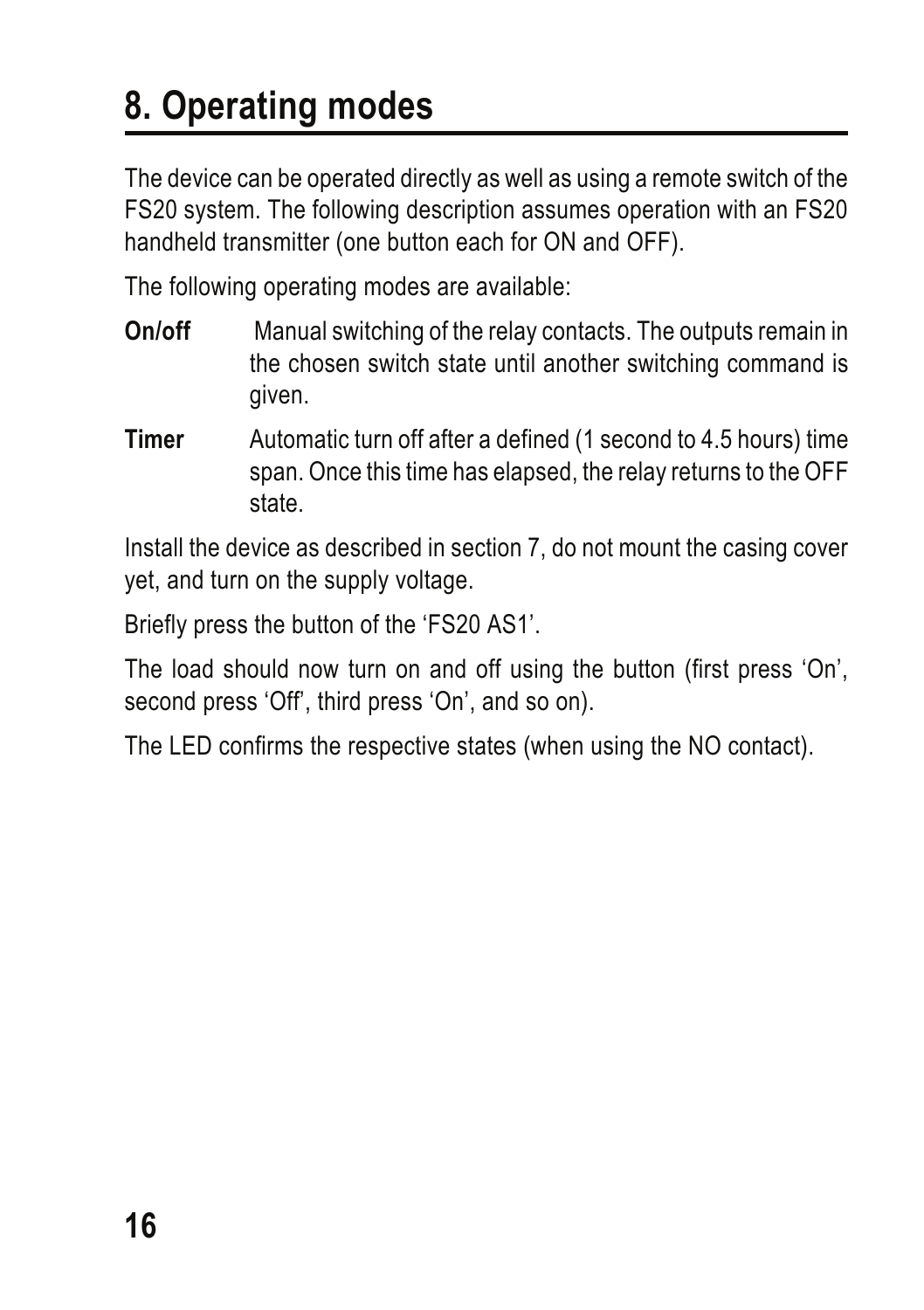## **a) Programming**

- Press the control button of the 'FS20 AS1' for at least 5 seconds. The LED on the 'FS20 AS1' begins to blink, and the device is now in programming mode.
- Now press one of the buttons of the desired button combination on your remote control. If the 'FS20 AS1' has received the code, the control indicator will stop blinking and the remote switch has been programmed for this remote control.
- If required, the programming can be replaced at any time by another button on the remote control, as well as by another remote control channel. To do this, proceed again as described above.

## **b) Operation**



When consumer loads are switched 'on', the LED lights up on the remote switch.

#### **1. Remote control operation:**

**Switching on:**

Briefly press the right button of the programmed button combination **Switching off:**

Briefly press the left button of the programmed button combination

#### **2. Direct operation:**

Briefly press the button on the remote switch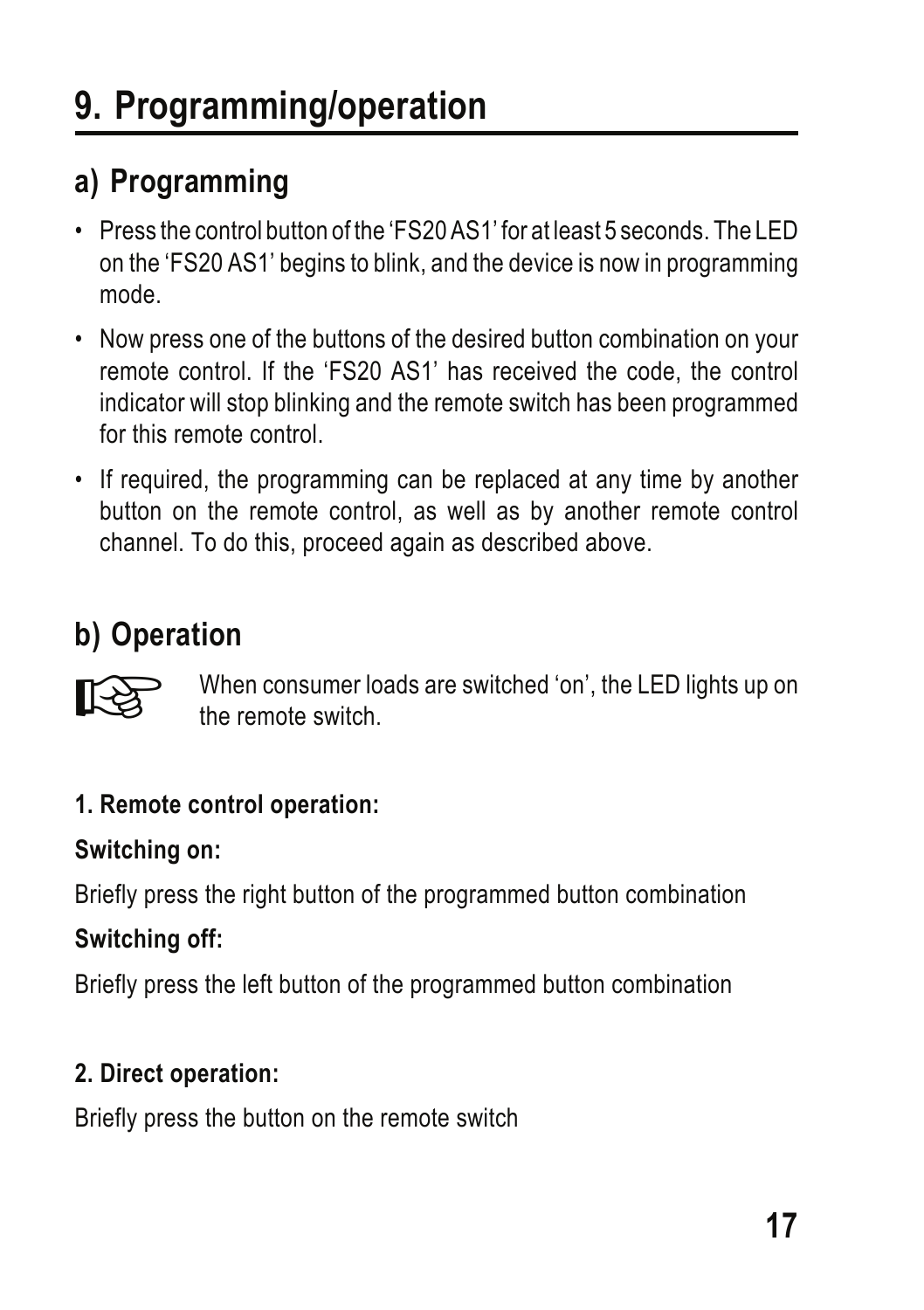You are now able to use the basic functions of the remote switch.

If you would like to expand your wireless control system or to utilise further special functions of the remote switch, please read the following section.

You will find detailed instructions for operation and addressing of the respective remote control in its manual.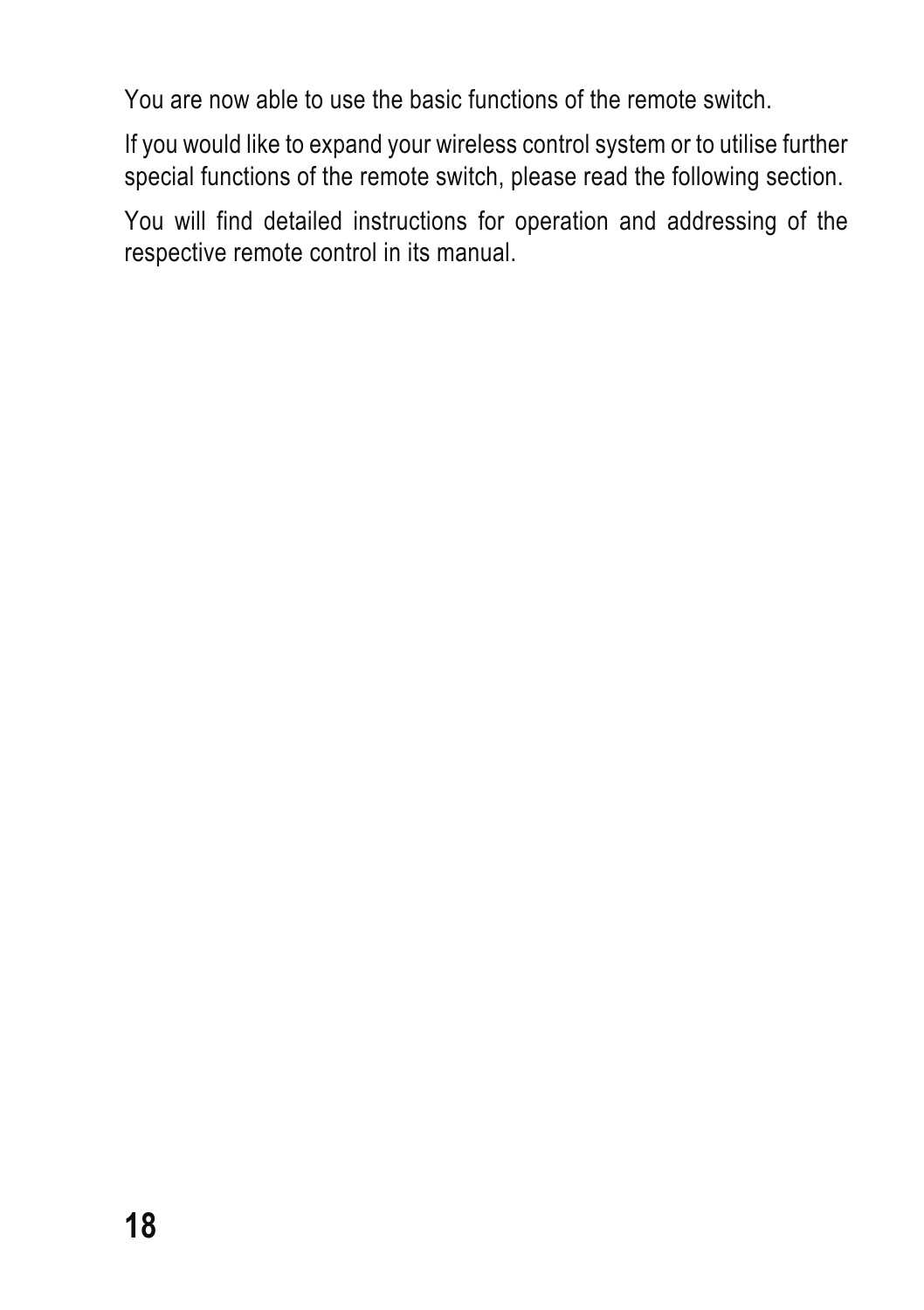## **10. Timer function**

The remote switch can also be used as a timer.

That means that when a switch time has been programmed, after every power-on command the switch will stay on for the programmed time and then turn off when this time has elapsed.

The timer can be programmed with a on-time between 1 second and 4.5 hours.



In order to program the timers you require a remote control from the FS20 wireless control system.

## **a) Programming the timer**

- Simultaneously press and hold both of the buttons of the respective button combination on the remote control for your remote switch for 1 to 5 seconds.
- The control indicator on the remote switch blinks; the time measurement for the timer is started
- Wait the required amount of time and then press both buttons on the remote control again simultaneously for one to five seconds (1 sec to 5 sec).

The timer duration is now programmed.



**Please note:**<br>If the time measurement is not ended manually, the timer programming mode will automatically be abandoned after 4.5 hours. The timer is then programmed with a time of 4.5 hours.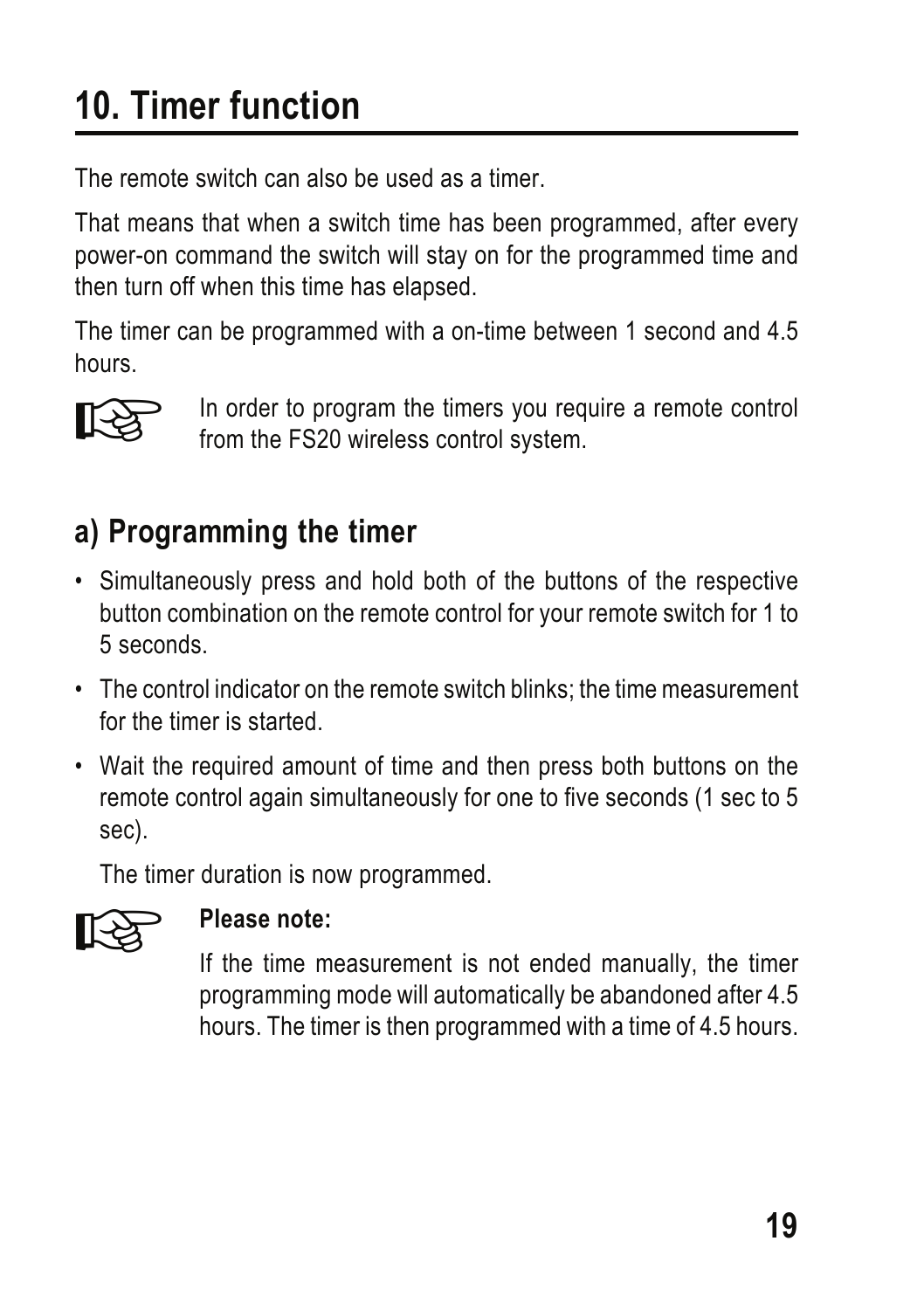#### **b) Timer operation**

#### **1. Starting the timer**

Briefly press the control button on the remote switch.

**Or:**

Briefly press the **right** button of the corresponding button combination of your remote control.

#### **2. Turning off the timer ahead of time**

The remote switch can be turned off manually at any time:

Briefly press the control button on the remote switch.

**Or:**

Briefly press the **left** button of the corresponding button combination on your remote control.

#### **3. Deleting the timer function**

Simultaneously press and hold the respective button combination on the remote control for your remote switch for 1 to 5 seconds.

The LED of the remote switch blinks.

Briefly press the control button on the remote switch.

The switch has left the timer program mode and the timer function is removed (the programmed timer setting is deleted). You can now use the remote switch in its normal manual operation.

#### **4. Activating/deactivating programmed timers**

If you don't want to use the timer but would like to keep the programmed timer settings, then you can simply deactivate the timer. You can then use the remote switch in its normal manual operation. If desired, you can use the timer again without having to program the settings.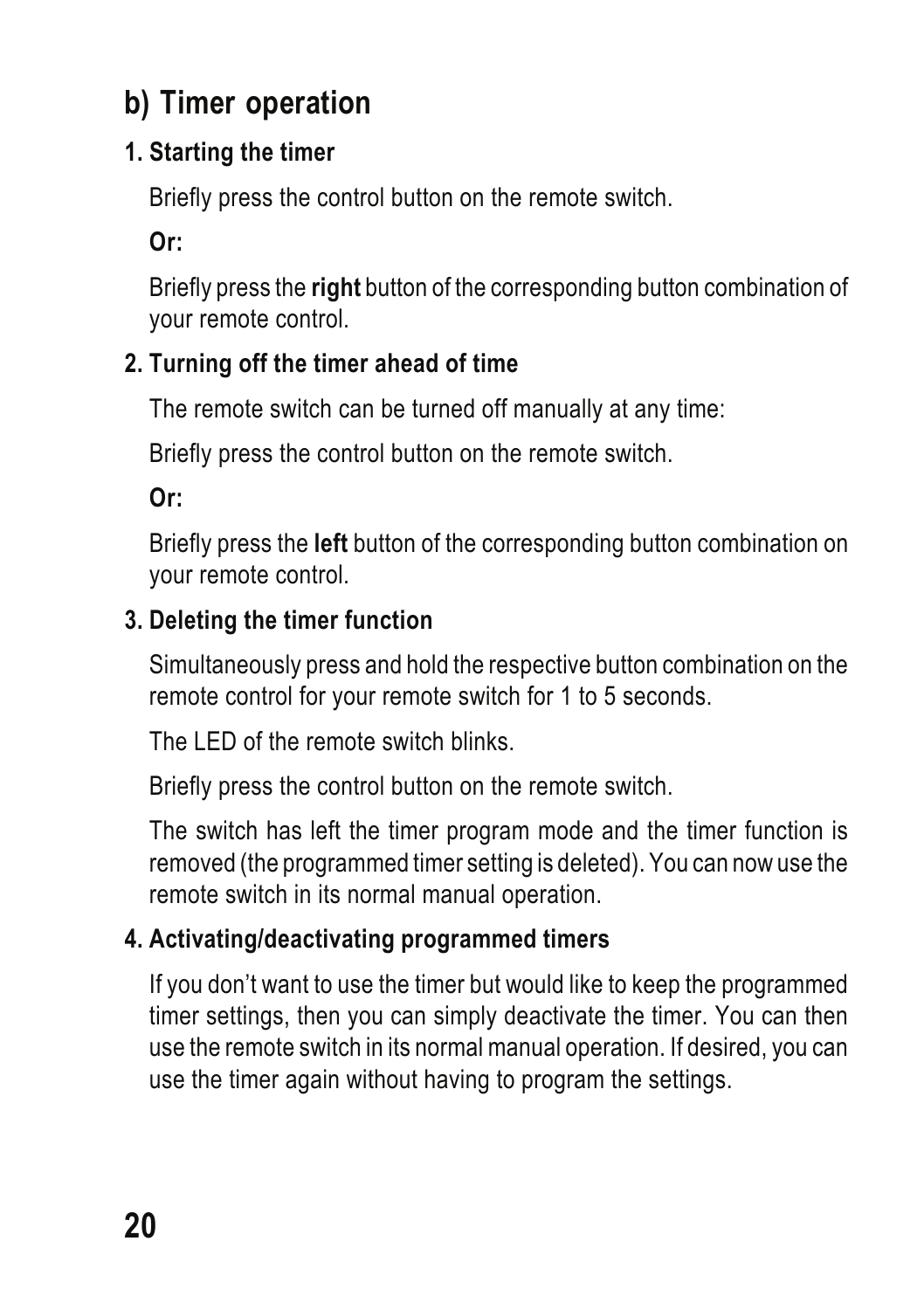#### **Deactivating the timer:**

Simultaneously press and hold both of the buttons of the respective button combination on the remote control for your remote switch for 1 to 5 seconds.

The control indicator of the remote switch blinks.

Press and hold the **left** button of the corresponding button combination on your remote control for at least 0.4 seconds.

The remote switch can now be switched manually: The timer is deactivated.

#### **Reactivating the timer:**

Simultaneously press and hold both of the buttons of the respective button combination on the remote control for your remote switch for 1 to 5 seconds.

The control indicator of the remote switch blinks.

Press the **right** button of the assigned button combination on your remote control for longer than 0.4 seconds.

Now the timer is active again and can be started the next time the switch is turned to the on state.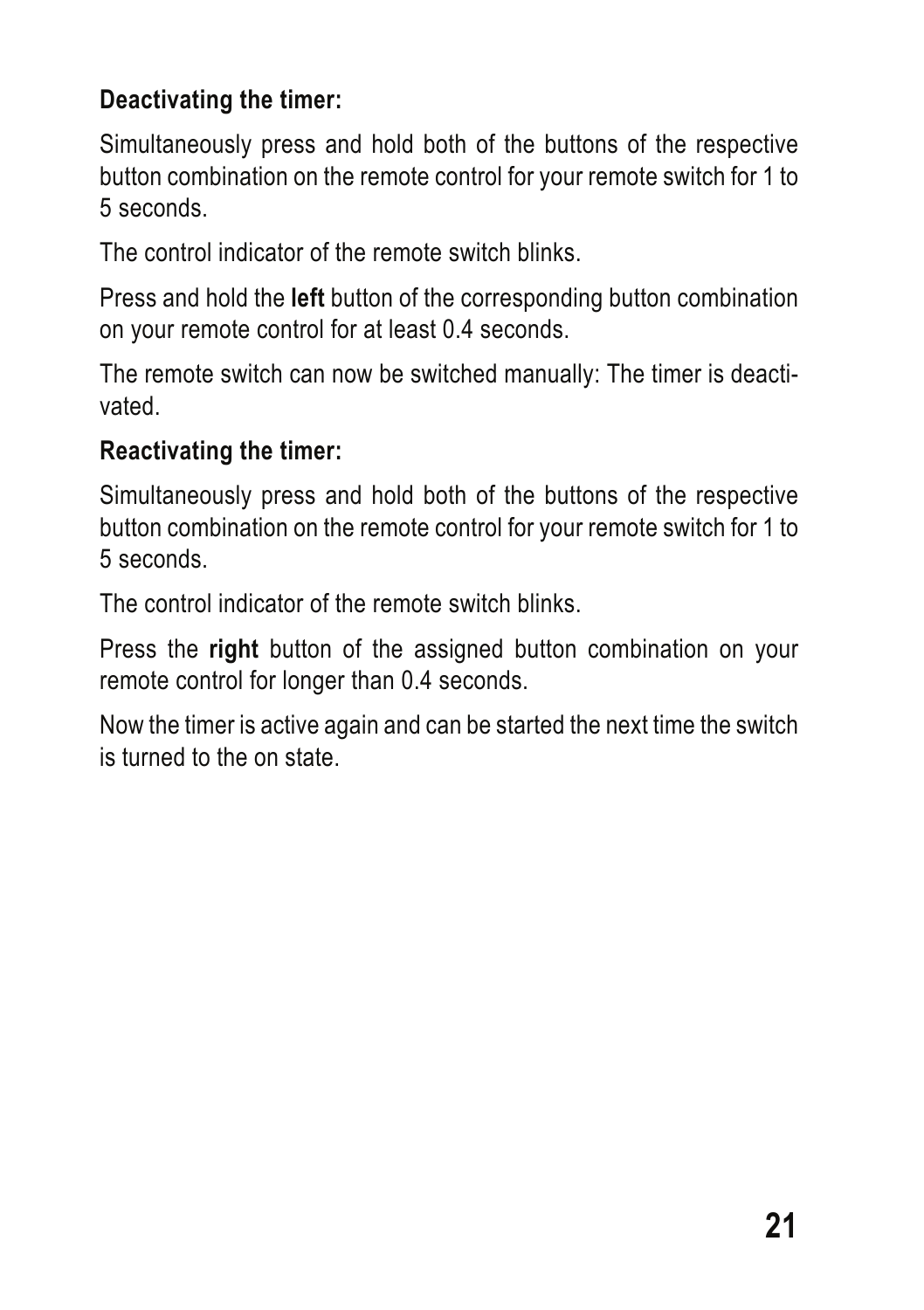## **11. Integrating the 'FS20 AS1' in the FS20 address system**

The 'FS20 AS1' can be integrated into the address system of the FS20 wireless control system via the latter's addressing scheme using single addresses, function groups, local and global masters. More detailed information on exactly how this address system is structured is provided in the user manual of each transmitter belonging to the FS20 wireless control system.

## **a) Assigning further addresses/address types**

Up to four address types can be assigned to the 'FS20 AS1' within the address system of the FS20 system. This makes it possible, for example, to operate the switch remotely from several transmitters with the same or different address types.



 You can find more detailed information on the address system in the user manual of each remote control belonging to the system.

To assign several address types to the 'FS20 AS1', repeat the programming steps described in section 9.

You can create a list of up to four addresses or address types in the memory of the 'FS20 AS1'.

### **b) Deleting addresses/address types**

When you would like to delete a reception channel from the saved list, place the remote switch in programming mode according to the instructions in section 9. Now you press and hold (for at least 0.4 seconds) the button on your remote control that has been designated to the reception channel that you wish to delete.

Afterwards, the programming mode is automatically abandoned and the corresponding channel is deleted from the remote switch's address list.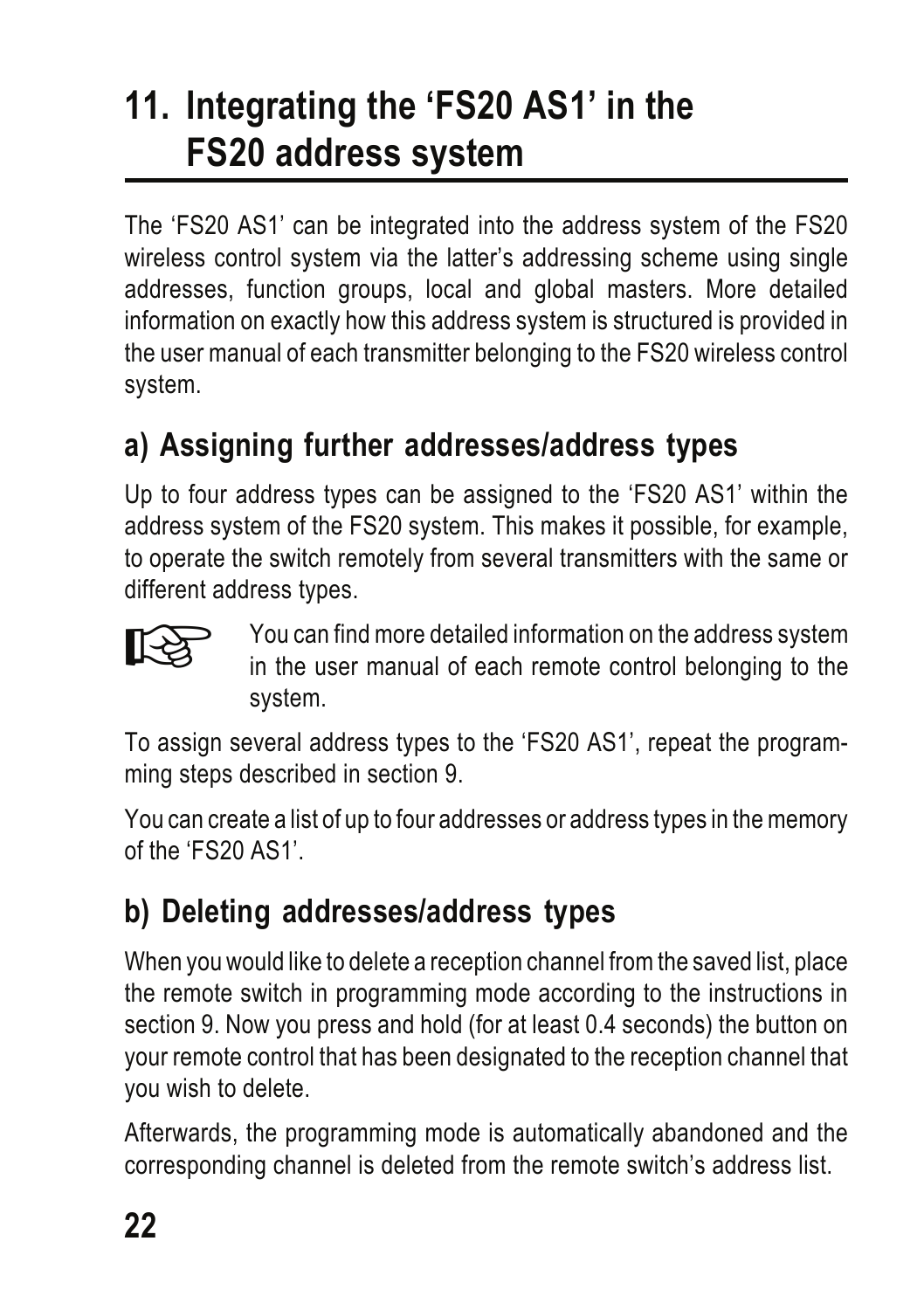## **12. Resetting the settings**

If required, you can delete all the settings that are stored in the remote switch at once.

- Press the control button of the 'FS20 AS1' for at least 5 seconds. The LED on the 'FS20 AS1' begins to blink, and the device is now in programming mode.
- Briefly press the control button again.

All assigned addresses and the timer mode with its programmed timer setting are deleted or deactivated.

• The LED going out, signals that the programming mode has been exited.



The remote switch no longer responds to any remote command and must be programmed again!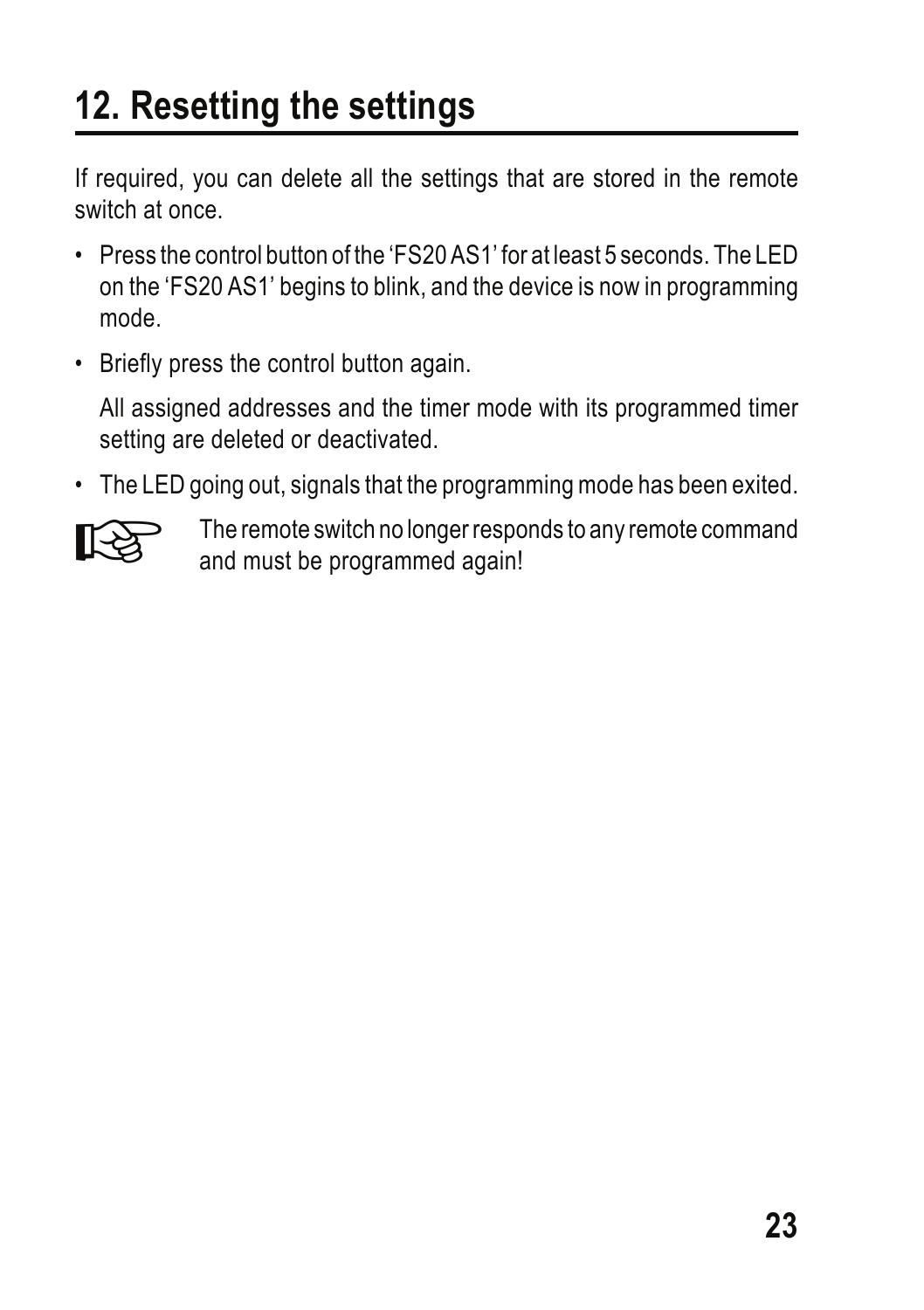## **13. Range/reception disturbances**

The free-field range, that is, the range within visual contact between the transmitter and receiver is 100 m under optimal conditions.

The signal can go through walls and even reinforced concrete, but the range will be reduced. Test the reception at different times of day before installation.

If necessary, you can use an FS20 system repeater to increase the range.



**Please note:**<br>
Do not position several radio switches directly next to each other, as these can interfere with each other (minimum distance 0.2 m, we recommend 0.5 m or more).

#### **A reduced range can have the following causes:**

- All types of high-frequency interference
- All buildings or vegetation. Especially within metal structures, the range can be reduced greatly due to attenuation and distortion.
- The distance of the transmitter or receiver to conductive surfaces or objects (also to human bodies or the ground) influences the radiation pattern and with it the range.
- Broadband interference in urban areas can reach levels that diminish the signal-to-noise ratio, thus reducing the range.
- Devices with neighbouring working frequencies can also influence the receiver.
- Poorly shielded or openly operating computers can radiate into the receiver and reduce the range.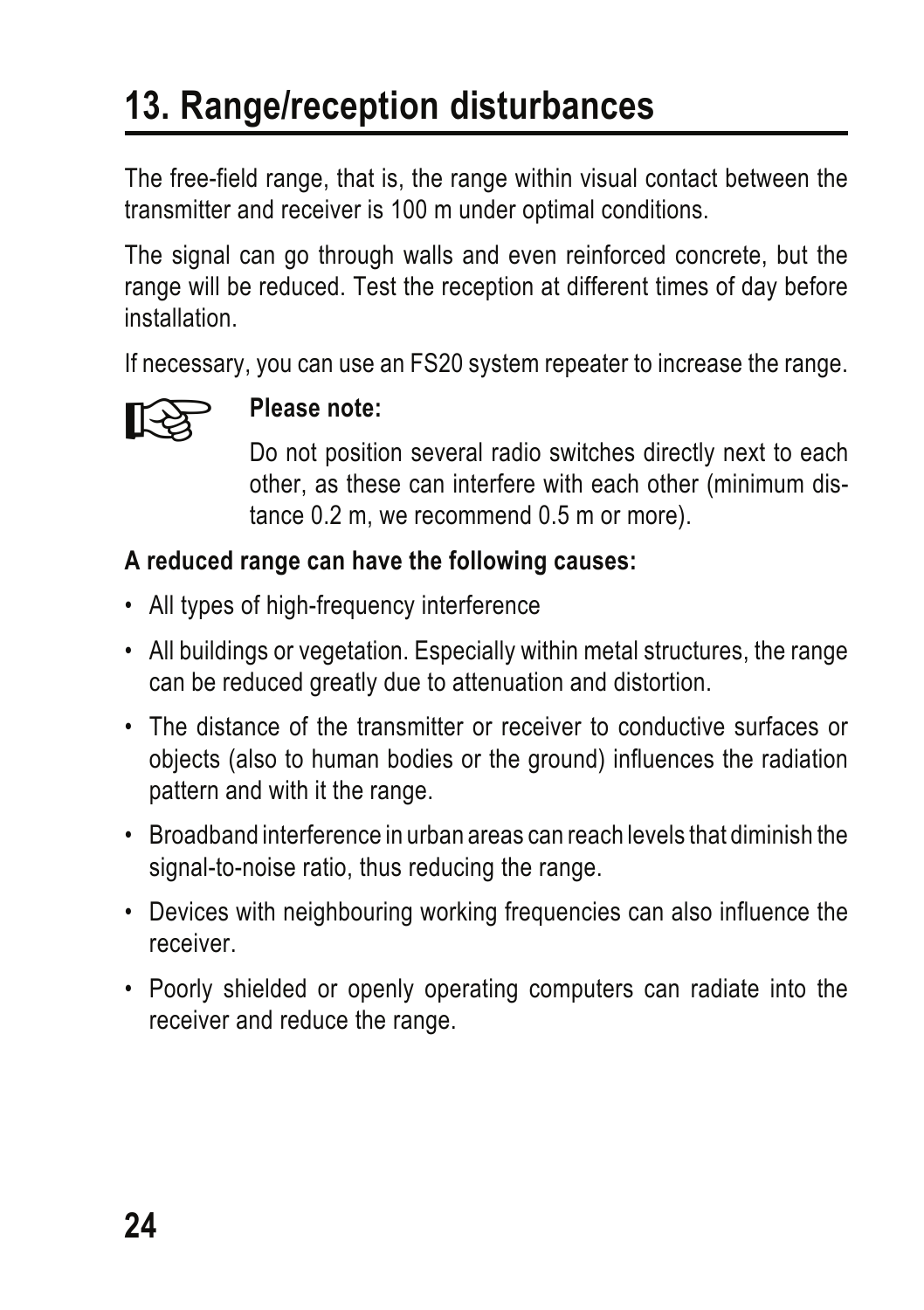## **14. Maintenance**

This product does not require maintenance. Please let a professional workshop carry out the necessary repairs.

## **15. Handling**



**Take note of all the safety instructions in this user manual.**

Due to its construction, the product can be used outdoors provided that the casing is fully and correctly closed.

At the same time the product must be assembled and wired properly and professionally.

Only people who are appropriately trained are permitted to carry out work on voltage-carrying parts. If you are not appropriately trained, please consult a qualified electrician who is authorised to carry out such work.

Never use the product immediately after it has been brought from a cold room into a warm one. The condensation that forms could damage the device!

Leave the product switched off and wait until it has reached room temperature before turning it on or installing it. This may take several hours.

Make sure that the insulation of the entire product is neither damaged nor destroyed.

Normally the product is installed once and then remains fixed at the installation location. Depending on the installation location, check occasionally if the product is in perfect condition.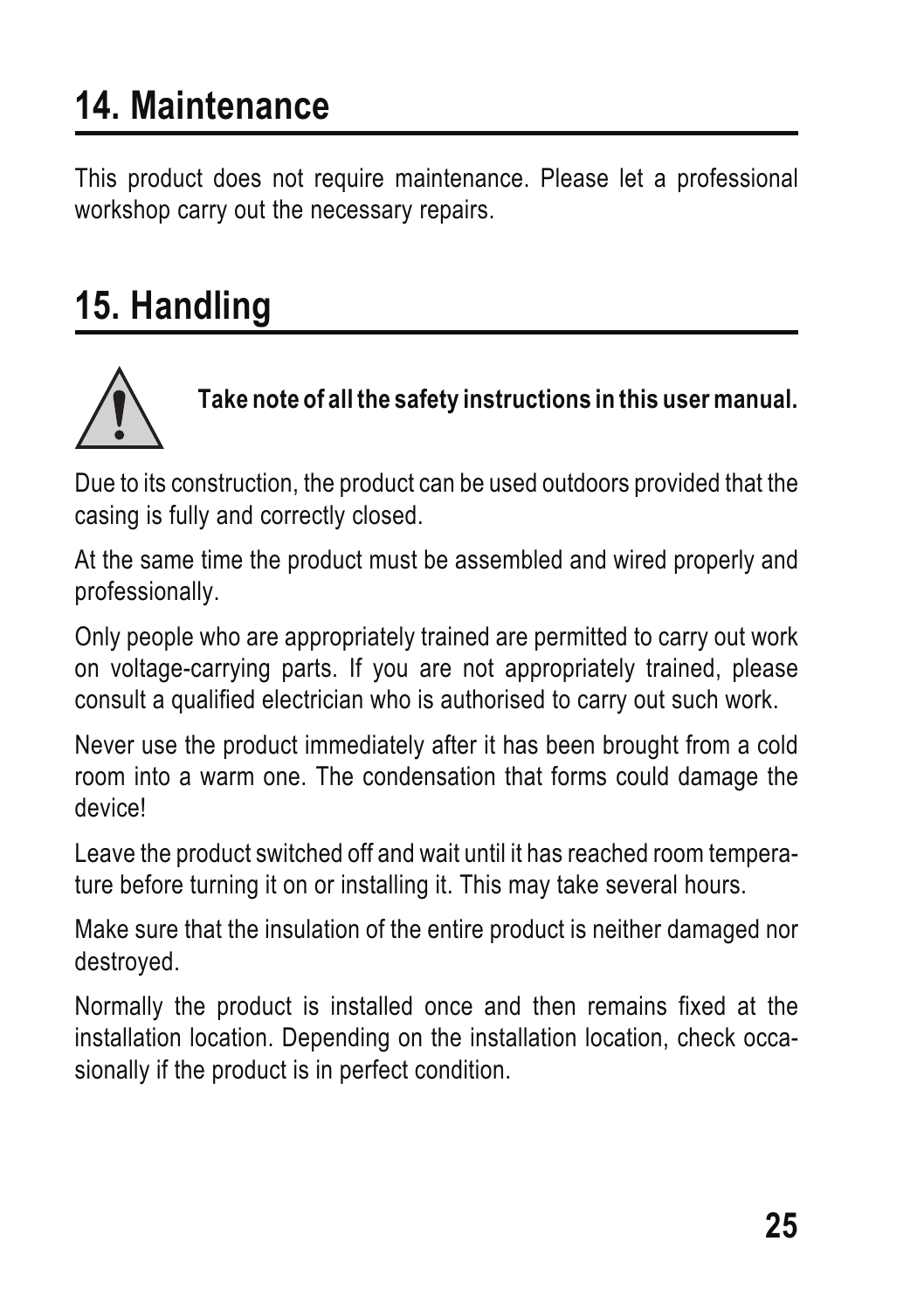

When the product is no longer usable dispose of it in accord-<br>ance with the applicable statutory regulations.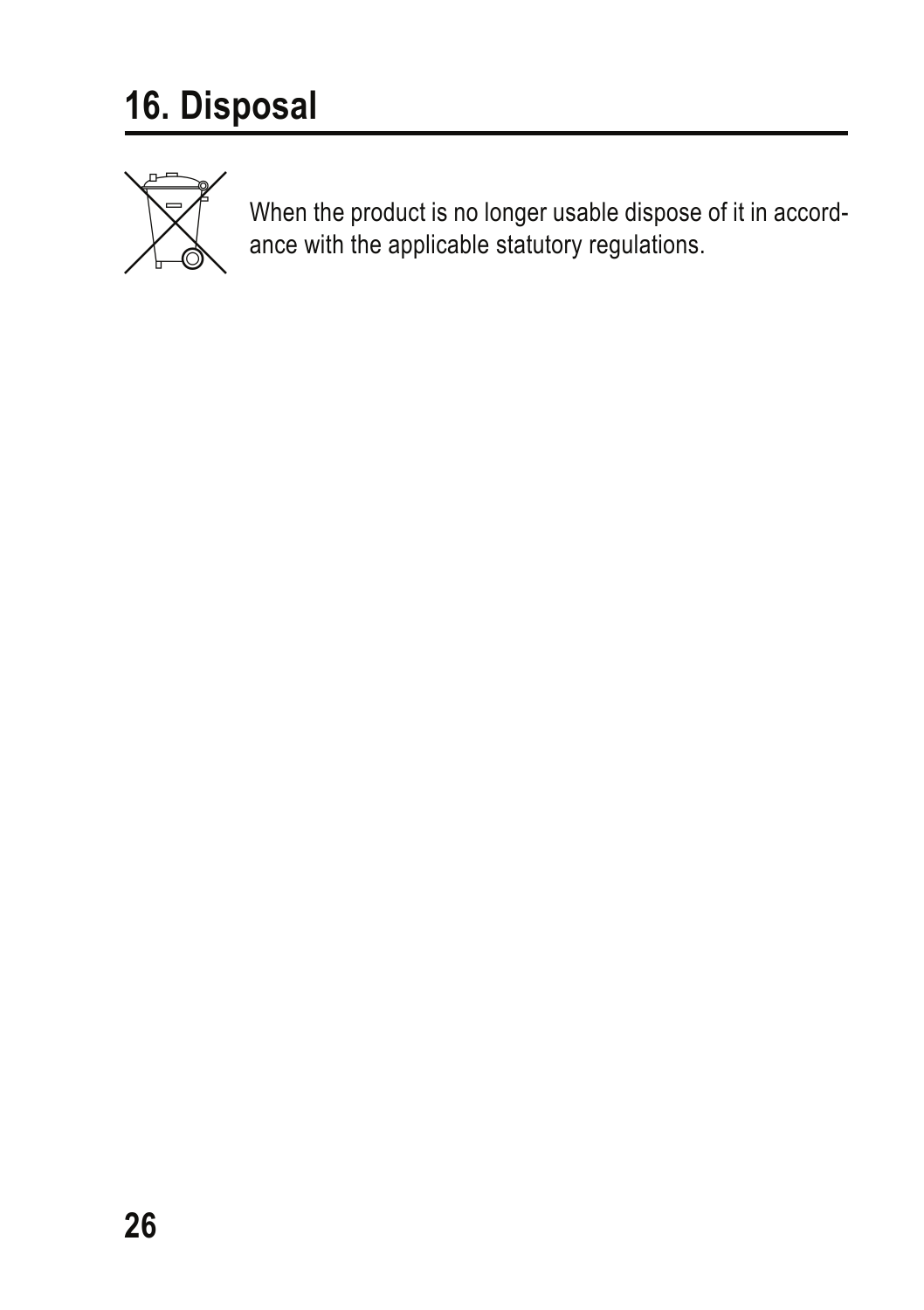## **17. Technical specifications and features**

| Reception frequency:  868.35 MHz                    |  |
|-----------------------------------------------------|--|
|                                                     |  |
|                                                     |  |
|                                                     |  |
|                                                     |  |
| Programmable timer settings:  1 second to 4.5 hours |  |
| Dimensions (W x H x D):  115 x 90 x 55 mm           |  |
| Casing protection class:  IP 65                     |  |

## **18. Declaration of conformity (DOC)**

We, Conrad Electronic, Klaus-Conrad-Straße 1, D-92240 Hirschau (Germany), hereby declare that this product complies with the fundamental requirements and other relevant regulations of directive 1999/5/EG.



 You can find the declaration of conformity for this product at www.conrad.com